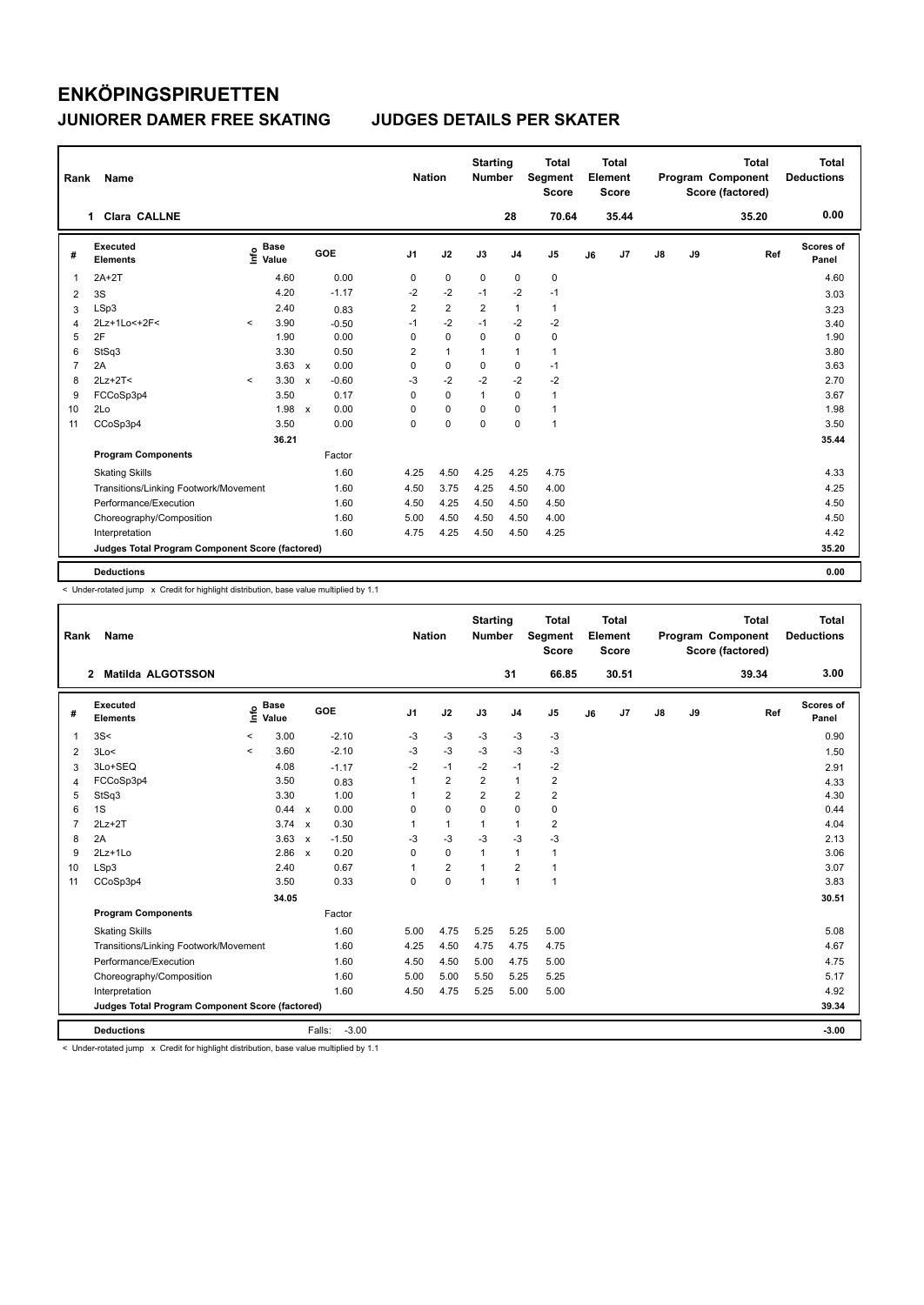| Rank           | <b>Name</b>                                     |         |                      |                           |         |                | <b>Nation</b>  | <b>Starting</b><br><b>Number</b> |                         | <b>Total</b><br>Segment<br><b>Score</b> |    | <b>Total</b><br>Element<br><b>Score</b> |               |    | <b>Total</b><br>Program Component<br>Score (factored) | <b>Total</b><br><b>Deductions</b> |
|----------------|-------------------------------------------------|---------|----------------------|---------------------------|---------|----------------|----------------|----------------------------------|-------------------------|-----------------------------------------|----|-----------------------------------------|---------------|----|-------------------------------------------------------|-----------------------------------|
|                | Natasja REMSTEDT<br>3                           |         |                      |                           |         |                |                |                                  | 32                      | 66.61                                   |    | 30.08                                   |               |    | 38.53                                                 | 2.00                              |
| #              | Executed<br><b>Elements</b>                     | lnfo    | <b>Base</b><br>Value |                           | GOE     | J <sub>1</sub> | J2             | J3                               | J <sub>4</sub>          | J5                                      | J6 | J <sub>7</sub>                          | $\mathsf{J}8$ | J9 | Ref                                                   | Scores of<br>Panel                |
| $\overline{1}$ | 2A                                              |         | 3.30                 |                           | 0.67    | 0              | $\mathbf{1}$   | $\overline{2}$                   | $\overline{2}$          | $\mathbf{1}$                            |    |                                         |               |    |                                                       | 3.97                              |
| 2              | 3S                                              |         | 4.20                 |                           | $-1.40$ | $-2$           | $-2$           | $-2$                             | $-2$                    | $-2$                                    |    |                                         |               |    |                                                       | 2.80                              |
| 3              | FCCoSp3p4                                       |         | 3.50                 |                           | 0.83    | 1              | $\overline{2}$ | $\overline{2}$                   | $\overline{\mathbf{c}}$ | 1                                       |    |                                         |               |    |                                                       | 4.33                              |
| $\overline{4}$ | 3Lo<                                            | $\prec$ | 3.60                 |                           | $-2.10$ | $-3$           | $-3$           | $-3$                             | $-3$                    | $-3$                                    |    |                                         |               |    |                                                       | 1.50                              |
| 5              | CSSp4                                           |         | 3.00                 |                           | 0.50    |                | $\mathbf{1}$   | $\overline{2}$                   | $\mathbf{1}$            | 1                                       |    |                                         |               |    |                                                       | 3.50                              |
| 6              | 3Lo<<+REP                                       | <<      | 1.39                 | $\boldsymbol{\mathsf{x}}$ | $-0.90$ | $-3$           | $-3$           | -3                               | $-2$                    | $-3$                                    |    |                                         |               |    |                                                       | 0.49                              |
| $\overline{7}$ | $2S+2T$                                         |         | 2.86                 | $\boldsymbol{\mathsf{x}}$ | $-0.33$ | $-2$           | $-2$           | $-1$                             | $-2$                    | $-1$                                    |    |                                         |               |    |                                                       | 2.53                              |
| 8              | 2F                                              | 1       | 2.09                 | $\mathbf{x}$              | $-0.20$ | $-1$           | $-1$           | $\Omega$                         | $-1$                    | $\mathbf 0$                             |    |                                         |               |    |                                                       | 1.89                              |
| 9              | 2Lz                                             |         | 2.31                 | $\mathsf{x}$              | 0.00    | 0              | $\mathbf 0$    | $\Omega$                         | $\mathbf 0$             | 1                                       |    |                                         |               |    |                                                       | 2.31                              |
| 10             | StSq2                                           |         | 2.60                 |                           | 0.33    | $-1$           | $\mathbf{1}$   | $\Omega$                         | $\mathbf{1}$            | 1                                       |    |                                         |               |    |                                                       | 2.93                              |
| 11             | CCoSp3p4                                        |         | 3.50                 |                           | 0.33    | $\mathbf 0$    | $\mathbf{1}$   | $\overline{2}$                   | $\mathbf 0$             | $\mathbf{1}$                            |    |                                         |               |    |                                                       | 3.83                              |
|                |                                                 |         | 32.35                |                           |         |                |                |                                  |                         |                                         |    |                                         |               |    |                                                       | 30.08                             |
|                | <b>Program Components</b>                       |         |                      |                           | Factor  |                |                |                                  |                         |                                         |    |                                         |               |    |                                                       |                                   |
|                | <b>Skating Skills</b>                           |         |                      |                           | 1.60    | 4.50           | 5.00           | 5.00                             | 5.00                    | 5.25                                    |    |                                         |               |    |                                                       | 5.00                              |
|                | Transitions/Linking Footwork/Movement           |         |                      |                           | 1.60    | 4.25           | 4.25           | 4.75                             | 4.50                    | 4.75                                    |    |                                         |               |    |                                                       | 4.50                              |
|                | Performance/Execution                           |         |                      |                           | 1.60    | 4.75           | 4.75           | 5.00                             | 5.00                    | 5.00                                    |    |                                         |               |    |                                                       | 4.92                              |
|                | Choreography/Composition                        |         |                      |                           | 1.60    | 4.75           | 4.75           | 5.25                             | 5.00                    | 4.75                                    |    |                                         |               |    |                                                       | 4.83                              |
|                | Interpretation                                  |         |                      |                           | 1.60    | 4.50           | 4.75           | 5.00                             | 5.00                    | 4.75                                    |    |                                         |               |    |                                                       | 4.83                              |
|                | Judges Total Program Component Score (factored) |         |                      |                           |         |                |                |                                  |                         |                                         |    |                                         |               |    |                                                       | 38.53                             |
|                | <b>Deductions</b>                               |         | Time violation:      |                           | $-1.00$ |                |                |                                  |                         | Falls:<br>$-1.00$                       |    |                                         |               |    |                                                       | $-2.00$                           |

< Under-rotated jump << Downgraded jump x Credit for highlight distribution, base value multiplied by 1.1 ! Not clear edge REP Jump repetition

| Rank           | <b>Name</b>                                     |         |                                           |                           |         | <b>Nation</b>  |                | <b>Starting</b><br><b>Number</b> |                | <b>Total</b><br>Segment<br><b>Score</b> |    | <b>Total</b><br>Element<br><b>Score</b> |    |    | <b>Total</b><br>Program Component<br>Score (factored) | <b>Total</b><br><b>Deductions</b> |
|----------------|-------------------------------------------------|---------|-------------------------------------------|---------------------------|---------|----------------|----------------|----------------------------------|----------------|-----------------------------------------|----|-----------------------------------------|----|----|-------------------------------------------------------|-----------------------------------|
|                | 4 Josefin TALJEGÅRD                             |         |                                           |                           |         |                |                |                                  | 30             | 62.92                                   |    | 26.25                                   |    |    | 36.67                                                 | 0.00                              |
| #              | Executed<br><b>Elements</b>                     |         | $\frac{e}{E}$ Base<br>$\frac{E}{E}$ Value |                           | GOE     | J <sub>1</sub> | J2             | J3                               | J <sub>4</sub> | J <sub>5</sub>                          | J6 | J <sub>7</sub>                          | J8 | J9 | Ref                                                   | <b>Scores of</b><br>Panel         |
| 1              | 3T <                                            | <<      | 1.30                                      |                           | $-0.47$ | $-2$           | $-3$           | $-2$                             | $-2$           | $-3$                                    |    |                                         |    |    |                                                       | 0.83                              |
| 2              | 3S<                                             | $\prec$ | 3.00                                      |                           | $-1.40$ | $-2$           | $-2$           | $-2$                             | $-2$           | $-2$                                    |    |                                         |    |    |                                                       | 1.60                              |
| 3              | 2A<<                                            | <<      | 1.10                                      |                           | $-0.40$ | $-2$           | $-3$           | $-2$                             | $-1$           | $-2$                                    |    |                                         |    |    |                                                       | 0.70                              |
| 4              | 2S<<                                            | <<      | 0.40                                      |                           | $-0.30$ | $-3$           | $-3$           | $-3$                             | $-3$           | $-3$                                    |    |                                         |    |    |                                                       | 0.10                              |
| 5              | CCoSp3p3                                        |         | 3.00                                      |                           | 0.50    | 1              | $\mathbf{1}$   | $\overline{2}$                   | $\mathbf{1}$   | $\mathbf{1}$                            |    |                                         |    |    |                                                       | 3.50                              |
| 6              | 2A<<                                            | <<      | 1.21                                      | $\mathsf{x}$              | $-0.40$ | $-2$           | $-2$           | $-2$                             | $-2$           | $-2$                                    |    |                                         |    |    |                                                       | 0.81                              |
| $\overline{7}$ | $2F+2Lo$                                        |         | 4.07                                      | $\boldsymbol{\mathsf{x}}$ | 0.10    | $\mathbf 0$    | $\mathbf 0$    | $\mathbf{1}$                     | $\mathbf 0$    | $\mathbf{1}$                            |    |                                         |    |    |                                                       | 4.17                              |
| 8              | $2F+2Lo$                                        |         | 4.07                                      | $\mathsf{x}$              | 0.00    | 0              | $\Omega$       | $\Omega$                         | $\mathbf 0$    | 0                                       |    |                                         |    |    |                                                       | 4.07                              |
| 9              | LSp4                                            |         | 2.70                                      |                           | 0.67    | $\overline{2}$ | $\mathbf{1}$   | $\overline{2}$                   | $\mathbf{1}$   | $\mathbf{1}$                            |    |                                         |    |    |                                                       | 3.37                              |
| 10             | StSq3                                           |         | 3.30                                      |                           | 1.00    | 3              | $\overline{2}$ | $\overline{2}$                   | $\overline{2}$ | $\overline{\mathbf{c}}$                 |    |                                         |    |    |                                                       | 4.30                              |
| 11             | FCSp3                                           |         | 2.80                                      |                           | 0.00    | $\mathbf 0$    | $\pmb{0}$      | $\mathbf 0$                      | 0              | $\mathbf{1}$                            |    |                                         |    |    |                                                       | 2.80                              |
|                |                                                 |         | 26.95                                     |                           |         |                |                |                                  |                |                                         |    |                                         |    |    |                                                       | 26.25                             |
|                | <b>Program Components</b>                       |         |                                           |                           | Factor  |                |                |                                  |                |                                         |    |                                         |    |    |                                                       |                                   |
|                | <b>Skating Skills</b>                           |         |                                           |                           | 1.60    | 4.75           | 4.50           | 4.75                             | 4.75           | 5.00                                    |    |                                         |    |    |                                                       | 4.75                              |
|                | Transitions/Linking Footwork/Movement           |         |                                           |                           | 1.60    | 4.25           | 3.50           | 4.25                             | 4.50           | 4.00                                    |    |                                         |    |    |                                                       | 4.17                              |
|                | Performance/Execution                           |         |                                           |                           | 1.60    | 5.00           | 4.50           | 4.50                             | 4.75           | 4.75                                    |    |                                         |    |    |                                                       | 4.67                              |
|                | Choreography/Composition                        |         |                                           |                           | 1.60    | 5.00           | 4.25           | 4.50                             | 4.50           | 4.75                                    |    |                                         |    |    |                                                       | 4.58                              |
|                | Interpretation                                  |         |                                           |                           | 1.60    | 5.25           | 4.50           | 4.75                             | 4.75           | 4.75                                    |    |                                         |    |    |                                                       | 4.75                              |
|                | Judges Total Program Component Score (factored) |         |                                           |                           |         |                |                |                                  |                |                                         |    |                                         |    |    |                                                       | 36.67                             |
|                | <b>Deductions</b>                               |         |                                           |                           |         |                |                |                                  |                |                                         |    |                                         |    |    |                                                       | 0.00                              |

< Under-rotated jump << Downgraded jump x Credit for highlight distribution, base value multiplied by 1.1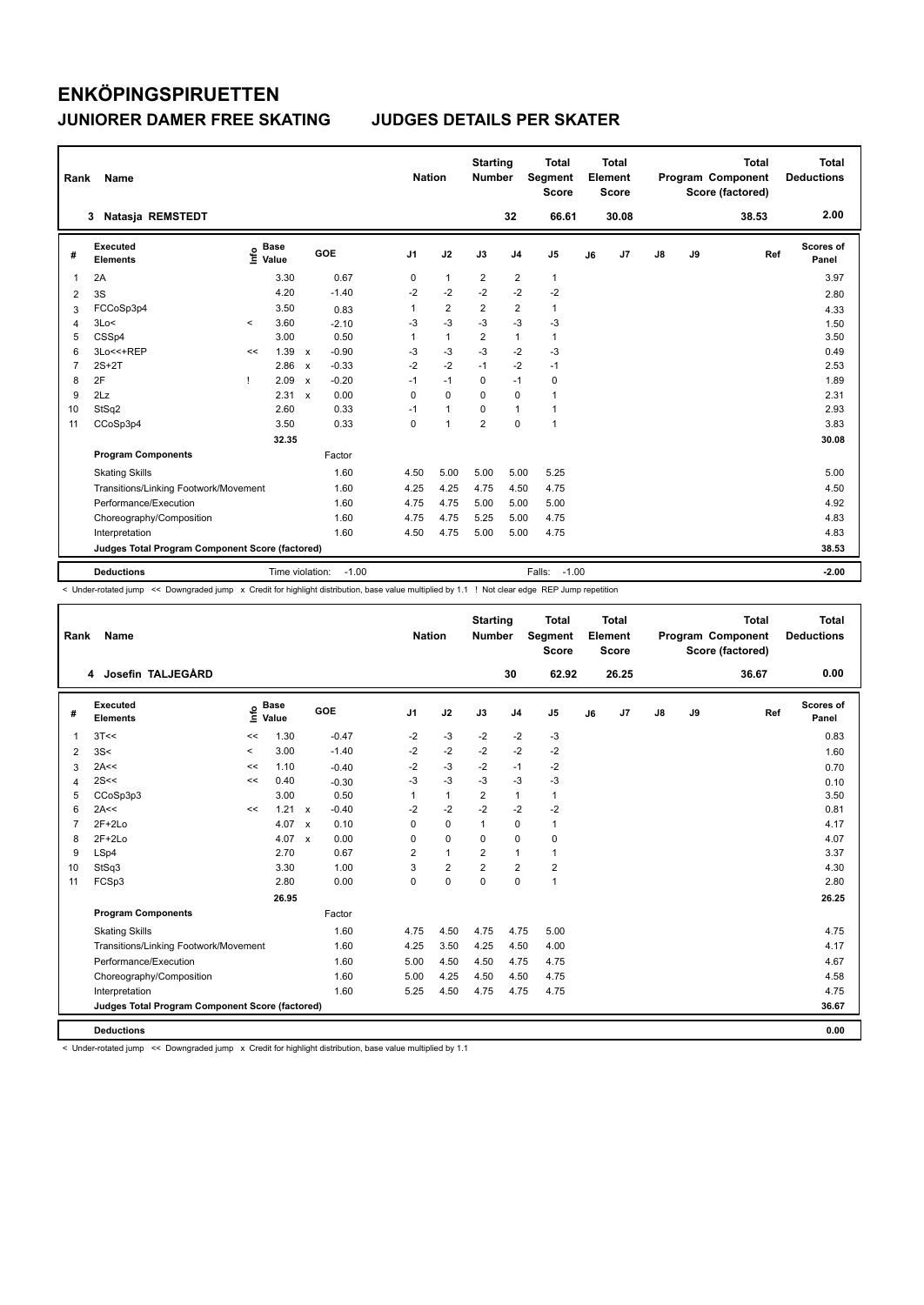| Rank           | Name                                            |         |                      |                           |         | <b>Nation</b>  |                | <b>Starting</b><br><b>Number</b> |                          | <b>Total</b><br>Segment<br><b>Score</b> |    | Total<br>Element<br><b>Score</b> |               |    | <b>Total</b><br>Program Component<br>Score (factored) |     | Total<br><b>Deductions</b> |
|----------------|-------------------------------------------------|---------|----------------------|---------------------------|---------|----------------|----------------|----------------------------------|--------------------------|-----------------------------------------|----|----------------------------------|---------------|----|-------------------------------------------------------|-----|----------------------------|
|                | <b>Louise JENSEN</b><br>5.                      |         |                      |                           |         |                |                |                                  | 5                        | 62.80                                   |    | 29.61                            |               |    | 33.19                                                 |     | 0.00                       |
| #              | Executed<br><b>Elements</b>                     | ١nf٥    | <b>Base</b><br>Value |                           | GOE     | J <sub>1</sub> | J2             | J3                               | J <sub>4</sub>           | J <sub>5</sub>                          | J6 | J7                               | $\mathsf{J}8$ | J9 |                                                       | Ref | <b>Scores of</b><br>Panel  |
| 1              | 2A+2A+SEQ                                       |         | 5.28                 |                           | 0.50    | 1              | $\mathbf{1}$   | $\mathbf{1}$                     | $\mathbf{1}$             | $\mathbf{1}$                            |    |                                  |               |    |                                                       |     | 5.78                       |
| 2              | 3S                                              |         | 4.20                 |                           | $-1.40$ | $-2$           | $-2$           | $-2$                             | $-2$                     | $-2$                                    |    |                                  |               |    |                                                       |     | 2.80                       |
| 3              | $3S+2T$                                         |         | 5.50                 |                           | $-0.93$ | $-2$           | $\mathbf 0$    | $-2$                             | $-2$                     | $\pmb{0}$                               |    |                                  |               |    |                                                       |     | 4.57                       |
| $\overline{4}$ | LSp2                                            |         | 1.90                 |                           | 0.17    | 0              | $-1$           | $\mathbf{1}$                     | $\mathbf{1}$             | $\pmb{0}$                               |    |                                  |               |    |                                                       |     | 2.07                       |
| 5              | 2Lo                                             |         | 1.80                 |                           | 0.30    | 1              | $\mathbf{1}$   | 1                                | $\mathbf{1}$             | 0                                       |    |                                  |               |    |                                                       |     | 2.10                       |
| 6              | 2T<<                                            | <<      | 0.40                 |                           | $-0.30$ | $-3$           | $-3$           | $-3$                             | $-3$                     | $-3$                                    |    |                                  |               |    |                                                       |     | 0.10                       |
| $\overline{7}$ | FCSp3                                           |         | 2.80                 |                           | 0.00    | $\mathbf 0$    | $\mathbf 0$    | $\mathbf 0$                      | $\mathbf 0$              | $\mathbf 0$                             |    |                                  |               |    |                                                       |     | 2.80                       |
| 8              | 2Lz*+2T*+2Lo*                                   | $\star$ | 0.00                 |                           | 0.00    | $\sim$         | $\overline{a}$ | $\overline{\phantom{a}}$         | $\overline{\phantom{a}}$ | $\overline{\phantom{a}}$                |    |                                  |               |    |                                                       |     | 0.00                       |
| 9              | CCoSp3p4                                        |         | 3.50                 |                           | 0.00    | 0              | $-1$           | $\mathbf 0$                      | $\mathbf 0$              | $\pmb{0}$                               |    |                                  |               |    |                                                       |     | 3.50                       |
| 10             | StSq3                                           |         | 3.30                 |                           | 0.50    | 0              | $\mathbf{1}$   | $\mathbf{1}$                     | $\overline{1}$           | $\mathbf{1}$                            |    |                                  |               |    |                                                       |     | 3.80                       |
| 11             | 2F                                              |         | 2.09                 | $\boldsymbol{\mathsf{x}}$ | 0.00    | 0              | 0              | 0                                | $\mathbf 0$              | $\mathbf 0$                             |    |                                  |               |    |                                                       |     | 2.09                       |
|                |                                                 |         | 30.77                |                           |         |                |                |                                  |                          |                                         |    |                                  |               |    |                                                       |     | 29.61                      |
|                | <b>Program Components</b>                       |         |                      |                           | Factor  |                |                |                                  |                          |                                         |    |                                  |               |    |                                                       |     |                            |
|                | <b>Skating Skills</b>                           |         |                      |                           | 1.60    | 4.25           | 4.50           | 4.50                             | 4.50                     | 4.50                                    |    |                                  |               |    |                                                       |     | 4.50                       |
|                | Transitions/Linking Footwork/Movement           |         |                      |                           | 1.60    | 3.50           | 3.75           | 4.00                             | 4.00                     | 3.75                                    |    |                                  |               |    |                                                       |     | 3.83                       |
|                | Performance/Execution                           |         |                      |                           | 1.60    | 4.25           | 4.25           | 4.50                             | 4.50                     | 4.00                                    |    |                                  |               |    |                                                       |     | 4.33                       |
|                | Choreography/Composition                        |         |                      |                           | 1.60    | 3.75           | 4.25           | 4.50                             | 4.25                     | 3.75                                    |    |                                  |               |    |                                                       |     | 4.08                       |
|                | Interpretation                                  |         |                      |                           | 1.60    | 3.75           | 4.00           | 4.25                             | 4.25                     | 3.75                                    |    |                                  |               |    |                                                       |     | 4.00                       |
|                | Judges Total Program Component Score (factored) |         |                      |                           |         |                |                |                                  |                          |                                         |    |                                  |               |    |                                                       |     | 33.19                      |
|                | <b>Deductions</b>                               |         |                      |                           |         |                |                |                                  |                          |                                         |    |                                  |               |    |                                                       |     | 0.00                       |

<< Downgraded jump \* Invalid element x Credit for highlight distribution, base value multiplied by 1.1

| Rank           | Name                                            |    |                            |                           |         | <b>Nation</b>  |                | <b>Starting</b><br><b>Number</b> |                | <b>Total</b><br>Segment<br><b>Score</b> |    | <b>Total</b><br>Element<br><b>Score</b> |               |    | <b>Total</b><br>Program Component<br>Score (factored) | Total<br><b>Deductions</b> |
|----------------|-------------------------------------------------|----|----------------------------|---------------------------|---------|----------------|----------------|----------------------------------|----------------|-----------------------------------------|----|-----------------------------------------|---------------|----|-------------------------------------------------------|----------------------------|
|                | <b>Esmeralda ANDERSSON</b><br>6                 |    |                            |                           |         |                |                |                                  | 25             | 61.93                                   |    | 28.99                                   |               |    | 32.94                                                 | 0.00                       |
| #              | Executed<br><b>Elements</b>                     |    | e Base<br>E Value<br>Value |                           | GOE     | J <sub>1</sub> | J2             | J3                               | J <sub>4</sub> | J <sub>5</sub>                          | J6 | J <sub>7</sub>                          | $\mathsf{J}8$ | J9 | Ref                                                   | <b>Scores of</b><br>Panel  |
| 1              | $2Lz+2Lo+2Lo$                                   |    | 5.70                       |                           | $-0.60$ | $-2$           | $-2$           | $-2$                             | $-2$           | $-2$                                    |    |                                         |               |    |                                                       | 5.10                       |
| 2              | 2A<<                                            | << | 1.10                       |                           | $-0.60$ | $-3$           | $-3$           | $-3$                             | $-2$           | $-3$                                    |    |                                         |               |    |                                                       | 0.50                       |
| 3              | $2Lz+2T$                                        |    | 3.40                       |                           | 0.40    | 2              | $\mathbf{1}$   | $\overline{2}$                   | $\mathbf{1}$   | $\mathbf{1}$                            |    |                                         |               |    |                                                       | 3.80                       |
| 4              | FSSp4                                           |    | 3.00                       |                           | 0.17    | 0              | 0              | $\overline{2}$                   | $\mathbf{1}$   | 0                                       |    |                                         |               |    |                                                       | 3.17                       |
| 5              | $2Fe+2T$                                        | e  | 2.70                       |                           | $-0.30$ | $-1$           | $-1$           | $-1$                             | $-1$           | $-1$                                    |    |                                         |               |    |                                                       | 2.40                       |
| 6              | 2S                                              |    | $1.43 \times$              |                           | 0.00    | 0              | 0              | $\Omega$                         | $\mathbf 0$    | 0                                       |    |                                         |               |    |                                                       | 1.43                       |
| $\overline{7}$ | LSp3                                            |    | 2.40                       |                           | 0.50    | 1              | $\overline{2}$ | 1                                | $\mathbf{1}$   | $\mathbf{1}$                            |    |                                         |               |    |                                                       | 2.90                       |
| 8              | 2F                                              | 1  | 2.09                       | $\boldsymbol{\mathsf{x}}$ | $-0.20$ | $-1$           | $-1$           | $\mathbf 0$                      | $-1$           | 0                                       |    |                                         |               |    |                                                       | 1.89                       |
| 9              | StSq2                                           |    | 2.60                       |                           | 0.17    |                | 1              | $\Omega$                         | 0              | 0                                       |    |                                         |               |    |                                                       | 2.77                       |
| 10             | 2S                                              |    | $1.43 \times$              |                           | $-0.07$ | 0              | $\Omega$       | $\Omega$                         | $-1$           | $-1$                                    |    |                                         |               |    |                                                       | 1.36                       |
| 11             | CCoSp3p4                                        |    | 3.50                       |                           | 0.17    | 0              | 1              | $\mathbf 0$                      | 0              | $\mathbf{1}$                            |    |                                         |               |    |                                                       | 3.67                       |
|                |                                                 |    | 29.35                      |                           |         |                |                |                                  |                |                                         |    |                                         |               |    |                                                       | 28.99                      |
|                | <b>Program Components</b>                       |    |                            |                           | Factor  |                |                |                                  |                |                                         |    |                                         |               |    |                                                       |                            |
|                | <b>Skating Skills</b>                           |    |                            |                           | 1.60    | 4.50           | 4.25           | 4.50                             | 4.25           | 4.50                                    |    |                                         |               |    |                                                       | 4.42                       |
|                | Transitions/Linking Footwork/Movement           |    |                            |                           | 1.60    | 4.00           | 3.50           | 4.00                             | 4.25           | 4.00                                    |    |                                         |               |    |                                                       | 4.00                       |
|                | Performance/Execution                           |    |                            |                           | 1.60    | 4.25           | 4.00           | 4.00                             | 4.00           | 4.25                                    |    |                                         |               |    |                                                       | 4.08                       |
|                | Choreography/Composition                        |    |                            |                           | 1.60    | 4.25           | 4.00           | 4.25                             | 4.25           | 4.00                                    |    |                                         |               |    |                                                       | 4.17                       |
|                | Interpretation                                  |    |                            |                           | 1.60    | 4.00           | 3.75           | 4.25                             | 3.75           | 4.00                                    |    |                                         |               |    |                                                       | 3.92                       |
|                | Judges Total Program Component Score (factored) |    |                            |                           |         |                |                |                                  |                |                                         |    |                                         |               |    |                                                       | 32.94                      |
|                | <b>Deductions</b>                               |    |                            |                           |         |                |                |                                  |                |                                         |    |                                         |               |    |                                                       | 0.00                       |

<< Downgraded jump x Credit for highlight distribution, base value multiplied by 1.1 e Wrong edge ! Not clear edge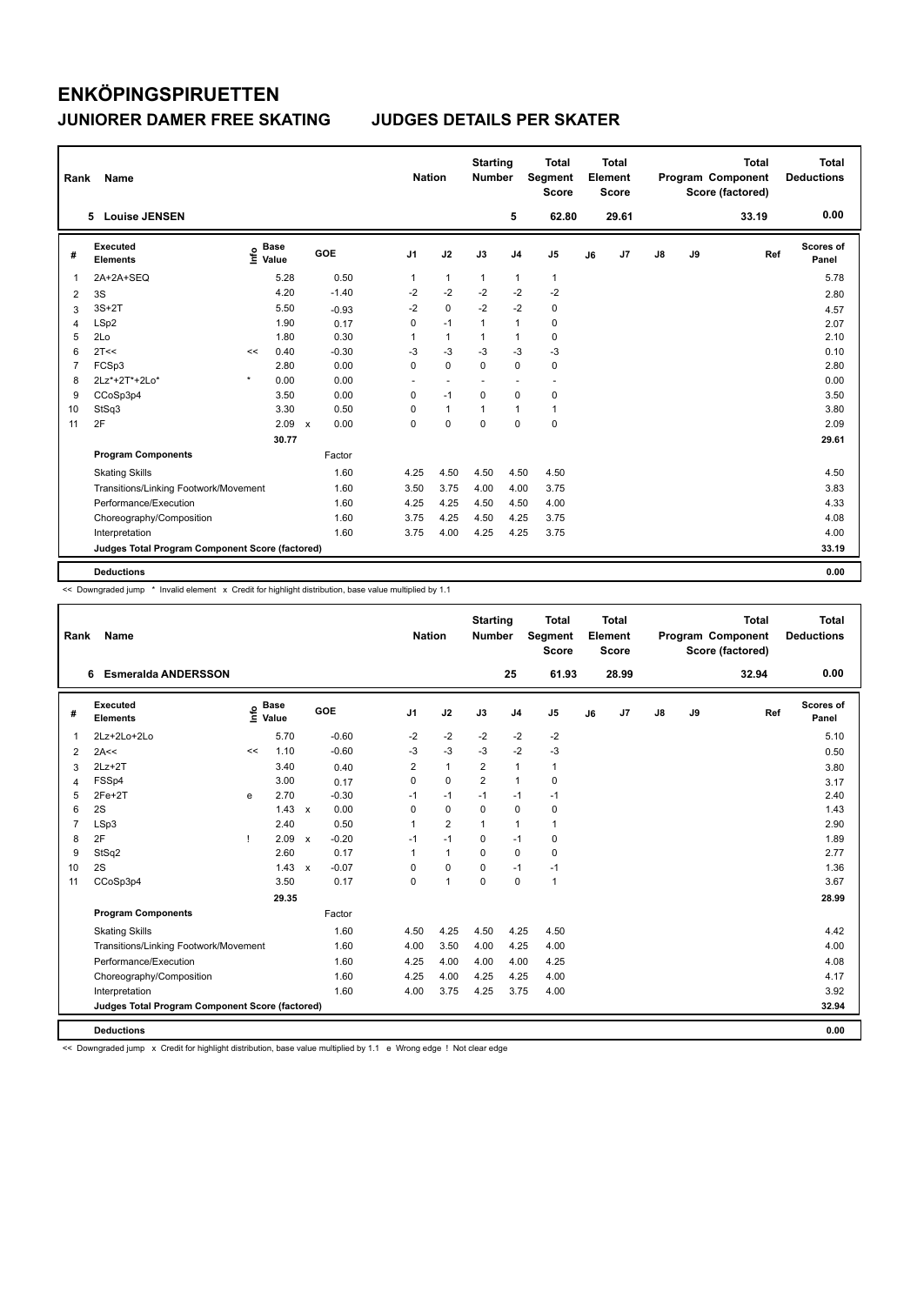| Rank           | Name                                            |                          |                      |              |                   |                | <b>Nation</b> |              | <b>Starting</b><br><b>Number</b> |                | <b>Total</b><br>Segment<br><b>Score</b> |    | <b>Total</b><br>Element<br><b>Score</b> |               |    | <b>Total</b><br>Program Component<br>Score (factored) | Total<br><b>Deductions</b> |
|----------------|-------------------------------------------------|--------------------------|----------------------|--------------|-------------------|----------------|---------------|--------------|----------------------------------|----------------|-----------------------------------------|----|-----------------------------------------|---------------|----|-------------------------------------------------------|----------------------------|
|                | <b>Victoria ENGLUND</b><br>$\overline{7}$       |                          |                      |              |                   |                |               |              |                                  | 29             | 61.49                                   |    | 29.16                                   |               |    | 33.33                                                 | 1.00                       |
| #              | Executed<br><b>Elements</b>                     | ١nf٥                     | <b>Base</b><br>Value |              | GOE               | J <sub>1</sub> |               | J2           | J3                               | J <sub>4</sub> | J <sub>5</sub>                          | J6 | J7                                      | $\mathsf{J}8$ | J9 | Ref                                                   | Scores of<br>Panel         |
| 1              | 3T<                                             | $\overline{\phantom{0}}$ | 3.00                 |              | $-2.10$           | $-3$           |               | $-3$         | -3                               | $-3$           | -3                                      |    |                                         |               |    |                                                       | 0.90                       |
| $\overline{2}$ | 3S<                                             | $\prec$                  | 3.00                 |              | $-1.17$           | $-1$           |               | $-2$         | $-2$                             | $-2$           | $-1$                                    |    |                                         |               |    |                                                       | 1.83                       |
| 3              | 2A                                              |                          | 3.30                 |              | 0.50              | 1              |               | $\mathbf{1}$ | $\mathbf{1}$                     | $\mathbf{1}$   | $\mathbf{1}$                            |    |                                         |               |    |                                                       | 3.80                       |
| 4              | CCoSp3p4                                        |                          | 3.50                 |              | 0.50              | 1              |               | $\mathbf{1}$ | $\mathbf{1}$                     | $\mathbf{1}$   | $\mathbf{1}$                            |    |                                         |               |    |                                                       | 4.00                       |
| 5              | $2Lz + 2T$                                      |                          | 3.40                 |              | 0.00              | 0              |               | $\mathbf 0$  | $\mathbf 0$                      | $\mathbf 0$    | $\mathbf{1}$                            |    |                                         |               |    |                                                       | 3.40                       |
| 6              | 2A                                              |                          | $3.63 \times$        |              | $-0.50$           | $-1$           |               | $-1$         | $-1$                             | $-1$           | $-1$                                    |    |                                         |               |    |                                                       | 3.13                       |
| 7              | 2Lz                                             |                          | 2.31                 | $\mathbf{x}$ | $-0.40$           | $-1$           |               | $-1$         | $-1$                             | $-2$           | $-2$                                    |    |                                         |               |    |                                                       | 1.91                       |
| 8              | FCCoSp3p2                                       |                          | 2.50                 |              | 0.17              | $-1$           |               | $\Omega$     | $\mathbf{1}$                     | $\mathbf{1}$   | $\mathbf 0$                             |    |                                         |               |    |                                                       | 2.67                       |
| 9              | StSq2                                           |                          | 2.60                 |              | 0.33              | 0              |               | $\mathbf{1}$ | 0                                | $\mathbf{1}$   | $\mathbf{1}$                            |    |                                         |               |    |                                                       | 2.93                       |
| 10             | 2F                                              |                          | 2.09                 | $\mathsf{x}$ | $-0.40$           | $-2$           |               | $-1$         | 0                                | $-2$           | $-1$                                    |    |                                         |               |    |                                                       | 1.69                       |
| 11             | LSp3                                            |                          | 2.40                 |              | 0.50              | 0              |               | $\mathbf{1}$ | $\overline{2}$                   | $\mathbf{1}$   | $\mathbf{1}$                            |    |                                         |               |    |                                                       | 2.90                       |
|                |                                                 |                          | 31.73                |              |                   |                |               |              |                                  |                |                                         |    |                                         |               |    |                                                       | 29.16                      |
|                | <b>Program Components</b>                       |                          |                      |              | Factor            |                |               |              |                                  |                |                                         |    |                                         |               |    |                                                       |                            |
|                | <b>Skating Skills</b>                           |                          |                      |              | 1.60              | 4.50           |               | 4.50         | 4.25                             | 4.25           | 4.50                                    |    |                                         |               |    |                                                       | 4.42                       |
|                | Transitions/Linking Footwork/Movement           |                          |                      |              | 1.60              | 3.75           |               | 3.75         | 4.00                             | 3.75           | 4.25                                    |    |                                         |               |    |                                                       | 3.83                       |
|                | Performance/Execution                           |                          |                      |              | 1.60              | 4.25           |               | 4.50         | 4.25                             | 4.00           | 4.75                                    |    |                                         |               |    |                                                       | 4.33                       |
|                | Choreography/Composition                        |                          |                      |              | 1.60              | 4.25           |               | 4.25         | 4.25                             | 4.00           | 5.00                                    |    |                                         |               |    |                                                       | 4.25                       |
|                | Interpretation                                  |                          |                      |              | 1.60              | 3.75           |               | 4.00         | 4.25                             | 3.75           | 4.50                                    |    |                                         |               |    |                                                       | 4.00                       |
|                | Judges Total Program Component Score (factored) |                          |                      |              |                   |                |               |              |                                  |                |                                         |    |                                         |               |    |                                                       | 33.33                      |
|                | <b>Deductions</b>                               |                          |                      |              | $-1.00$<br>Falls: |                |               |              |                                  |                |                                         |    |                                         |               |    |                                                       | $-1.00$                    |

< Under-rotated jump x Credit for highlight distribution, base value multiplied by 1.1

| Rank           | <b>Name</b>                                     |   |                                  |              |                   | <b>Nation</b>  |              | <b>Starting</b><br><b>Number</b> |                | <b>Total</b><br>Segment<br><b>Score</b> |    | Total<br>Element<br><b>Score</b> |               |    | <b>Total</b><br>Program Component<br>Score (factored) |     | <b>Total</b><br><b>Deductions</b> |
|----------------|-------------------------------------------------|---|----------------------------------|--------------|-------------------|----------------|--------------|----------------------------------|----------------|-----------------------------------------|----|----------------------------------|---------------|----|-------------------------------------------------------|-----|-----------------------------------|
|                | <b>Elsa SPENNINGE</b><br>8                      |   |                                  |              |                   |                |              |                                  | 13             | 61.27                                   |    | 28.01                            |               |    | 34.26                                                 |     | 1.00                              |
| #              | Executed<br><b>Elements</b>                     |   | <b>Base</b><br>e Base<br>⊆ Value |              | <b>GOE</b>        | J <sub>1</sub> | J2           | J3                               | J <sub>4</sub> | $\mathsf{J}5$                           | J6 | J7                               | $\mathsf{J}8$ | J9 |                                                       | Ref | Scores of<br>Panel                |
| 1              | $2Lz + 2Lo$                                     |   | 3.90                             |              | 0.20              | $\mathbf{1}$   | $\mathbf 0$  | 1                                | $\mathbf{1}$   | 0                                       |    |                                  |               |    |                                                       |     | 4.10                              |
| 2              | 2S                                              |   | 1.30                             |              | 0.07              | 0              | $\mathbf 0$  | 1                                | 0              | 1                                       |    |                                  |               |    |                                                       |     | 1.37                              |
| 3              | 1A                                              |   | 1.10                             |              | 0.13              | 0              | $\mathbf{1}$ | 1                                | $\mathbf{1}$   | 0                                       |    |                                  |               |    |                                                       |     | 1.23                              |
| $\overline{4}$ | FSSp3                                           |   | 2.60                             |              | 0.50              | 1              | $\mathbf{1}$ | 1                                | $\mathbf{1}$   | 1                                       |    |                                  |               |    |                                                       |     | 3.10                              |
| 5              | 2Fe+2Lo                                         | e | 3.20                             |              | $-0.60$           | $-2$           | $-2$         | $-2$                             | $-2$           | $-2$                                    |    |                                  |               |    |                                                       |     | 2.60                              |
| 6              | $2Lz + 2T$                                      |   | $3.74 \times$                    |              | $-0.90$           | $-3$           | $-3$         | $-2$                             | $-3$           | $-3$                                    |    |                                  |               |    |                                                       |     | 2.84                              |
| $\overline{7}$ | StSq3                                           |   | 3.30                             |              | 0.67              | $\mathbf{1}$   | $\mathbf{1}$ | $\overline{2}$                   | $\mathbf{1}$   | $\overline{2}$                          |    |                                  |               |    |                                                       |     | 3.97                              |
| 8              | 2Fe                                             | e | 1.54                             | $\mathsf{x}$ | $-0.40$           | $-1$           | $-1$         | $-2$                             | $-1$           | $-2$                                    |    |                                  |               |    |                                                       |     | 1.14                              |
| 9              | 2S                                              |   | $1.43 \times$                    |              | 0.00              | $\Omega$       | $\Omega$     | $\Omega$                         | $\Omega$       | 0                                       |    |                                  |               |    |                                                       |     | 1.43                              |
| 10             | LSp3                                            |   | 2.40                             |              | 0.33              | $\Omega$       | 0            | 1                                | $\mathbf{1}$   | 1                                       |    |                                  |               |    |                                                       |     | 2.73                              |
| 11             | CCoSp3p3                                        |   | 3.00                             |              | 0.50              | $\overline{1}$ | $\mathbf{1}$ | $\overline{1}$                   | $\mathbf{1}$   | $\mathbf{1}$                            |    |                                  |               |    |                                                       |     | 3.50                              |
|                |                                                 |   | 27.51                            |              |                   |                |              |                                  |                |                                         |    |                                  |               |    |                                                       |     | 28.01                             |
|                | <b>Program Components</b>                       |   |                                  |              | Factor            |                |              |                                  |                |                                         |    |                                  |               |    |                                                       |     |                                   |
|                | <b>Skating Skills</b>                           |   |                                  |              | 1.60              | 4.25           | 4.00         | 4.50                             | 4.25           | 4.50                                    |    |                                  |               |    |                                                       |     | 4.33                              |
|                | Transitions/Linking Footwork/Movement           |   |                                  |              | 1.60              | 4.00           | 3.75         | 4.25                             | 4.25           | 4.25                                    |    |                                  |               |    |                                                       |     | 4.17                              |
|                | Performance/Execution                           |   |                                  |              | 1.60              | 4.50           | 4.25         | 4.25                             | 4.25           | 4.50                                    |    |                                  |               |    |                                                       |     | 4.33                              |
|                | Choreography/Composition                        |   |                                  |              | 1.60              | 4.25           | 4.25         | 4.50                             | 4.50           | 4.00                                    |    |                                  |               |    |                                                       |     | 4.33                              |
|                | Interpretation                                  |   |                                  |              | 1.60              | 4.25           | 4.00         | 4.50                             | 4.50           | 4.00                                    |    |                                  |               |    |                                                       |     | 4.25                              |
|                | Judges Total Program Component Score (factored) |   |                                  |              |                   |                |              |                                  |                |                                         |    |                                  |               |    |                                                       |     | 34.26                             |
|                | <b>Deductions</b>                               |   |                                  |              | $-1.00$<br>Falls: |                |              |                                  |                |                                         |    |                                  |               |    |                                                       |     | $-1.00$                           |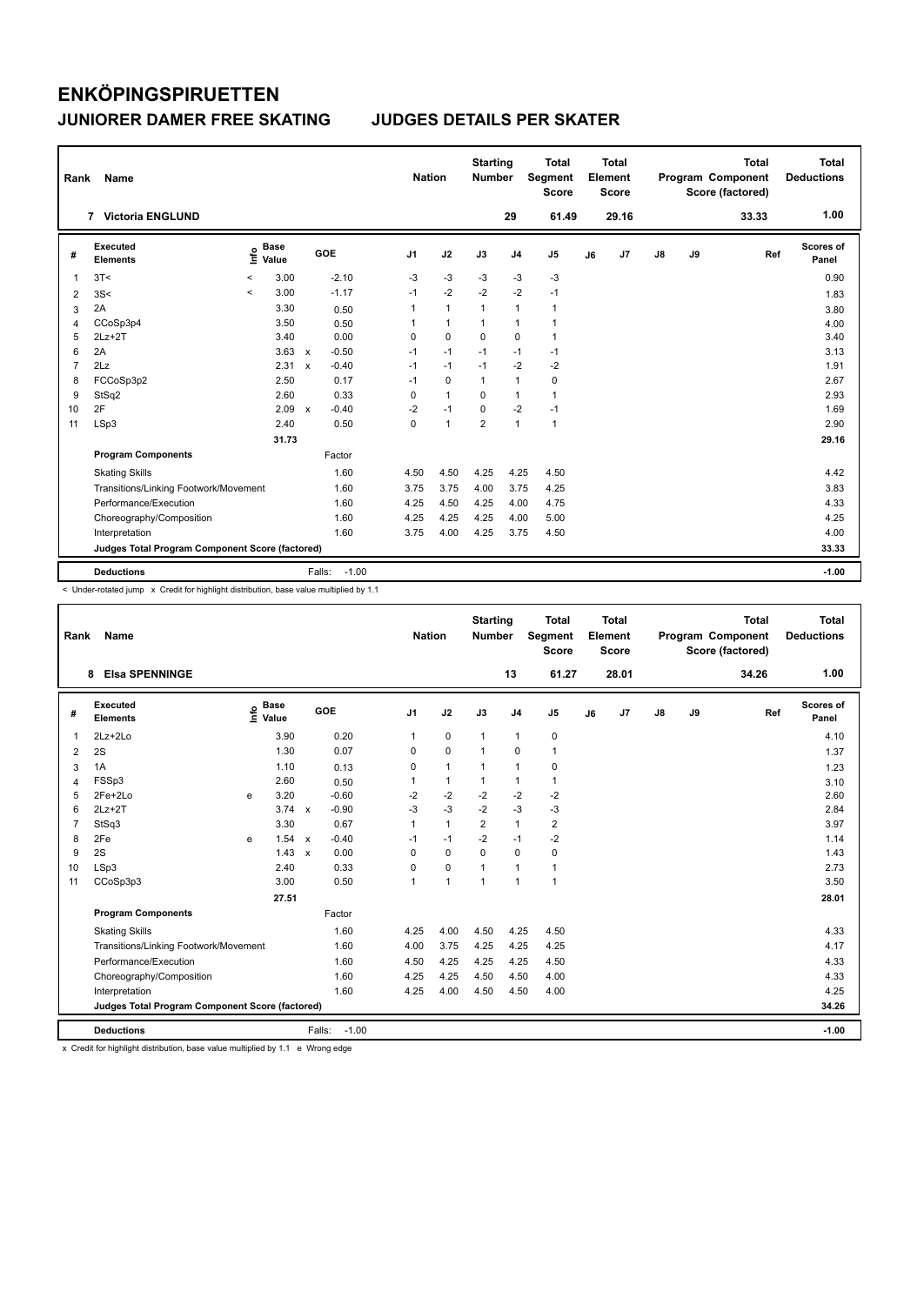| Rank           | Name                                            |      | <b>Nation</b>        |              | <b>Starting</b><br><b>Number</b> |                | <b>Total</b><br>Segment<br><b>Score</b> |          | <b>Total</b><br>Element<br><b>Score</b> |                |    | <b>Total</b><br>Program Component<br>Score (factored) | <b>Total</b><br><b>Deductions</b> |    |       |                    |
|----------------|-------------------------------------------------|------|----------------------|--------------|----------------------------------|----------------|-----------------------------------------|----------|-----------------------------------------|----------------|----|-------------------------------------------------------|-----------------------------------|----|-------|--------------------|
|                | Matilda LÖFGREN<br>9                            |      |                      |              |                                  |                |                                         |          | 16                                      | 60.25          |    | 30.72                                                 |                                   |    | 30.53 | 1.00               |
| #              | <b>Executed</b><br><b>Elements</b>              | ١nf٥ | <b>Base</b><br>Value |              | GOE                              | J <sub>1</sub> | J2                                      | J3       | J <sub>4</sub>                          | J <sub>5</sub> | J6 | J7                                                    | $\mathsf{J}8$                     | J9 | Ref   | Scores of<br>Panel |
| 1              | 2S+2A+SEQ                                       |      | 3.68                 |              | $-1.00$                          | $-3$           | $-2$                                    | $-2$     | $-2$                                    | $-2$           |    |                                                       |                                   |    |       | 2.68               |
| 2              | 2A                                              |      | 3.30                 |              | 0.00                             | 0              | $\mathbf 0$                             | 0        | 0                                       | $-1$           |    |                                                       |                                   |    |       | 3.30               |
| 3              | 2Lz+2T+2Lo                                      |      | 5.20                 |              | $-0.90$                          | $-3$           | $-3$                                    | $-2$     | $-3$                                    | $-3$           |    |                                                       |                                   |    |       | 4.30               |
| $\overline{4}$ | FCSp3                                           |      | 2.80                 |              | 0.17                             | 0              | $\mathbf 0$                             | 1        | $\mathbf{1}$                            | $\pmb{0}$      |    |                                                       |                                   |    |       | 2.97               |
| 5              | StSq2                                           |      | 2.60                 |              | 0.50                             | 0              | $\mathbf{1}$                            | 1        | $\overline{1}$                          | $\mathbf{1}$   |    |                                                       |                                   |    |       | 3.10               |
| 6              | 2Lo                                             |      | 1.98                 | $\mathbf{x}$ | 0.00                             | 0              | $\Omega$                                | $\Omega$ | $\Omega$                                | 0              |    |                                                       |                                   |    |       | 1.98               |
| $\overline{7}$ | LSp2                                            |      | 1.90                 |              | 0.50                             | 1              | $\mathbf{1}$                            | 1        | $\mathbf{1}$                            | $\mathbf{1}$   |    |                                                       |                                   |    |       | 2.40               |
| 8              | $2F+2T$                                         |      | 3.52                 | $\mathsf{x}$ | 0.00                             | 0              | $\mathbf 0$                             | $\Omega$ | 0                                       | 0              |    |                                                       |                                   |    |       | 3.52               |
| 9              | 2Lze                                            | e    | 1.65                 | $\mathbf x$  | $-0.60$                          | $-1$           | $-2$                                    | $-2$     | $-2$                                    | $-2$           |    |                                                       |                                   |    |       | 1.05               |
| 10             | 2F                                              |      | 2.09                 | $\mathbf x$  | 0.00                             | 0              | $-1$                                    | $\Omega$ | $\Omega$                                | $\mathbf 0$    |    |                                                       |                                   |    |       | 2.09               |
| 11             | CCoSp3p3                                        |      | 3.00                 |              | 0.33                             | 0              | $\mathbf 0$                             | 1        | $\overline{1}$                          | $\mathbf{1}$   |    |                                                       |                                   |    |       | 3.33               |
|                |                                                 |      | 31.72                |              |                                  |                |                                         |          |                                         |                |    |                                                       |                                   |    |       | 30.72              |
|                | <b>Program Components</b>                       |      |                      |              | Factor                           |                |                                         |          |                                         |                |    |                                                       |                                   |    |       |                    |
|                | <b>Skating Skills</b>                           |      |                      |              | 1.60                             | 3.75           | 4.00                                    | 4.00     | 4.00                                    | 4.50           |    |                                                       |                                   |    |       | 4.00               |
|                | Transitions/Linking Footwork/Movement           |      |                      |              | 1.60                             | 3.25           | 3.50                                    | 3.50     | 3.75                                    | 4.00           |    |                                                       |                                   |    |       | 3.58               |
|                | Performance/Execution                           |      |                      |              | 1.60                             | 3.50           | 4.00                                    | 3.75     | 4.00                                    | 4.50           |    |                                                       |                                   |    |       | 3.92               |
|                | Choreography/Composition                        |      |                      |              | 1.60                             | 3.75           | 3.75                                    | 3.50     | 3.75                                    | 4.50           |    |                                                       |                                   |    |       | 3.75               |
|                | Interpretation                                  |      |                      |              | 1.60                             | 3.50           | 3.75                                    | 3.75     | 4.00                                    | 4.25           |    |                                                       |                                   |    |       | 3.83               |
|                | Judges Total Program Component Score (factored) |      |                      |              |                                  |                |                                         |          |                                         |                |    |                                                       |                                   |    |       | 30.53              |
|                | <b>Deductions</b>                               |      |                      |              | $-1.00$<br>Falls:                |                |                                         |          |                                         |                |    |                                                       |                                   |    |       | $-1.00$            |

x Credit for highlight distribution, base value multiplied by 1.1 e Wrong edge

| Rank           | <b>Name</b>                                     |   |                                  |              |         | <b>Nation</b>  |              | <b>Starting</b><br><b>Number</b> |                | <b>Total</b><br>Segment<br>Score |    | <b>Total</b><br>Element<br><b>Score</b> |               |    | <b>Total</b><br>Program Component<br>Score (factored) |     | Total<br><b>Deductions</b> |
|----------------|-------------------------------------------------|---|----------------------------------|--------------|---------|----------------|--------------|----------------------------------|----------------|----------------------------------|----|-----------------------------------------|---------------|----|-------------------------------------------------------|-----|----------------------------|
| 10             | Jennifer KVIST                                  |   |                                  |              |         |                |              |                                  | 26             | 60.23                            |    | 27.16                                   |               |    | 33.07                                                 |     | 0.00                       |
| #              | Executed<br><b>Elements</b>                     |   | <b>Base</b><br>e Base<br>⊆ Value |              | GOE     | J <sub>1</sub> | J2           | J3                               | J <sub>4</sub> | J <sub>5</sub>                   | J6 | J <sub>7</sub>                          | $\mathsf{J}8$ | J9 |                                                       | Ref | <b>Scores of</b><br>Panel  |
| $\mathbf 1$    | $2A+2T$                                         |   | 4.60                             |              | 0.00    | 0              | $\pmb{0}$    | $\mathbf 0$                      | 1              | 0                                |    |                                         |               |    |                                                       |     | 4.60                       |
| 2              | 2S                                              |   | 1.30                             |              | 0.00    | 0              | $\mathbf 0$  | $\mathbf{1}$                     | 0              | $\mathbf 0$                      |    |                                         |               |    |                                                       |     | 1.30                       |
| 3              | FSSp4                                           |   | 3.00                             |              | 0.33    |                | $\mathbf{1}$ | $\mathbf 1$                      | $\pmb{0}$      | 0                                |    |                                         |               |    |                                                       |     | 3.33                       |
| $\overline{4}$ | 1A                                              |   | 1.10                             |              | 0.13    |                | $\pmb{0}$    | $\mathbf{1}$                     | $\mathbf{1}$   | 0                                |    |                                         |               |    |                                                       |     | 1.23                       |
| 5              | 2Lo                                             |   | 1.80                             |              | 0.00    | 0              | $\mathbf 0$  | $\mathbf 0$                      | $\mathbf 0$    | 0                                |    |                                         |               |    |                                                       |     | 1.80                       |
| 6              | CCoSp3p3                                        |   | 3.00                             |              | 0.50    | $\Omega$       | $\mathbf{1}$ | 1                                | $\mathbf{1}$   | 1                                |    |                                         |               |    |                                                       |     | 3.50                       |
| $\overline{7}$ | 2F+1Lo+2S                                       |   | 4.07 $\times$                    |              | 0.00    | 0              | $\pmb{0}$    | $\mathbf{1}$                     | $\pmb{0}$      | 0                                |    |                                         |               |    |                                                       |     | 4.07                       |
| 8              | StSq2                                           |   | 2.60                             |              | 0.50    | 0              | $\mathbf{1}$ | $\mathbf{1}$                     | $\mathbf{1}$   | 1                                |    |                                         |               |    |                                                       |     | 3.10                       |
| 9              | 2Lze<                                           | e | 1.54 x                           |              | $-0.40$ | $-1$           | $-2$         | $-2$                             | $-1$           | $-1$                             |    |                                         |               |    |                                                       |     | 1.14                       |
| 10             | 2F                                              |   | 2.09                             | $\mathsf{x}$ | $-0.60$ | $-2$           | $-2$         | $-2$                             | $-2$           | $-2$                             |    |                                         |               |    |                                                       |     | 1.49                       |
| 11             | FCSpB                                           |   | 1.60                             |              | 0.00    | 0              | $\pmb{0}$    | $\mathbf 0$                      | $\pmb{0}$      | 0                                |    |                                         |               |    |                                                       |     | 1.60                       |
|                |                                                 |   | 26.70                            |              |         |                |              |                                  |                |                                  |    |                                         |               |    |                                                       |     | 27.16                      |
|                | <b>Program Components</b>                       |   |                                  |              | Factor  |                |              |                                  |                |                                  |    |                                         |               |    |                                                       |     |                            |
|                | <b>Skating Skills</b>                           |   |                                  |              | 1.60    | 4.25           | 4.25         | 4.50                             | 4.50           | 4.50                             |    |                                         |               |    |                                                       |     | 4.42                       |
|                | Transitions/Linking Footwork/Movement           |   |                                  |              | 1.60    | 3.50           | 3.25         | 4.00                             | 4.00           | 4.00                             |    |                                         |               |    |                                                       |     | 3.83                       |
|                | Performance/Execution                           |   |                                  |              | 1.60    | 4.25           | 4.25         | 4.50                             | 4.25           | 4.00                             |    |                                         |               |    |                                                       |     | 4.25                       |
|                | Choreography/Composition                        |   |                                  |              | 1.60    | 3.75           | 3.75         | 4.25                             | 4.50           | 4.50                             |    |                                         |               |    |                                                       |     | 4.17                       |
|                | Interpretation                                  |   |                                  |              | 1.60    | 3.75           | 3.75         | 4.25                             | 4.25           | 4.00                             |    |                                         |               |    |                                                       |     | 4.00                       |
|                | Judges Total Program Component Score (factored) |   |                                  |              |         |                |              |                                  |                |                                  |    |                                         |               |    |                                                       |     | 33.07                      |
|                | <b>Deductions</b>                               |   |                                  |              |         |                |              |                                  |                |                                  |    |                                         |               |    |                                                       |     | 0.00                       |

< Under-rotated jump x Credit for highlight distribution, base value multiplied by 1.1 e Wrong edge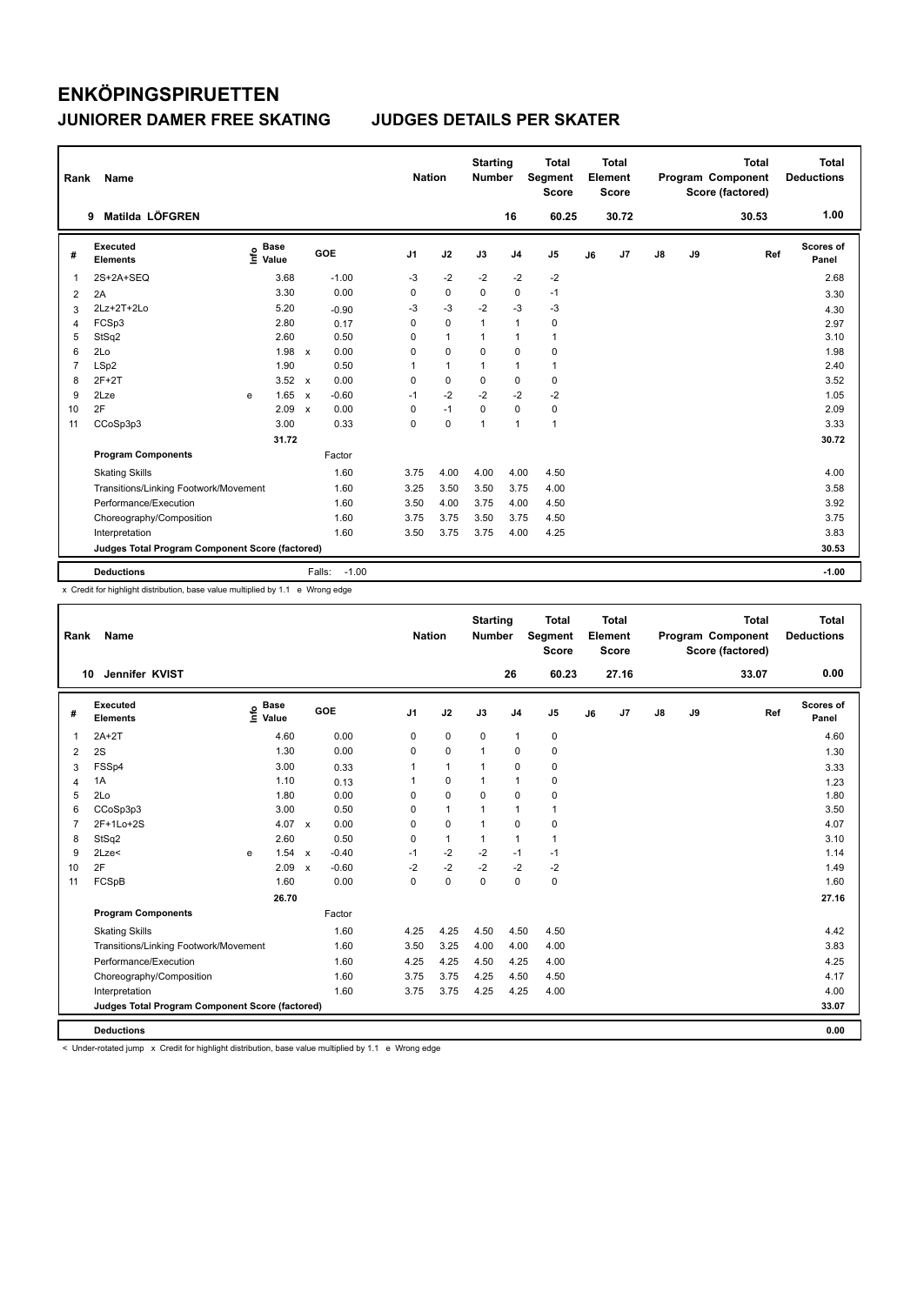| Rank           | <b>Name</b>                                     |         |                      |              |                   | <b>Nation</b>  |              | <b>Starting</b><br>Number |                | <b>Total</b><br><b>Segment</b><br><b>Score</b> |    | Total<br>Element<br>Score |    |    | <b>Total</b><br>Program Component<br>Score (factored) | Total<br><b>Deductions</b> |
|----------------|-------------------------------------------------|---------|----------------------|--------------|-------------------|----------------|--------------|---------------------------|----------------|------------------------------------------------|----|---------------------------|----|----|-------------------------------------------------------|----------------------------|
|                | <b>Olivia JENGARD</b><br>11                     |         |                      |              |                   |                |              |                           | 23             | 59.97                                          |    | 28.64                     |    |    | 33.33                                                 | 2.00                       |
| #              | Executed<br><b>Elements</b>                     | ۴۵      | <b>Base</b><br>Value |              | GOE               | J <sub>1</sub> | J2           | J3                        | J <sub>4</sub> | J <sub>5</sub>                                 | J6 | J7                        | J8 | J9 | Ref                                                   | Scores of<br>Panel         |
| $\mathbf{1}$   | 2A                                              |         | 3.30                 |              | $-0.50$           | $-1$           | $-1$         | $-1$                      | $-1$           | $-2$                                           |    |                           |    |    |                                                       | 2.80                       |
| 2              | 3S<<                                            | <<      | 1.30                 |              | $-0.60$           | $-3$           | $-3$         | $-3$                      | $-3$           | $-3$                                           |    |                           |    |    |                                                       | 0.70                       |
| 3              | 2F+2T+2Lo<                                      | $\prec$ | 4.50                 |              | $-0.30$           | $-1$           | $-1$         | $\mathbf{1}$              | $-1$           | $-1$                                           |    |                           |    |    |                                                       | 4.20                       |
| 4              | LSp2                                            |         | 1.90                 |              | 0.50              | $\mathbf{1}$   | $\mathbf{1}$ | $\mathbf{1}$              | $\mathbf{1}$   | $\mathbf{1}$                                   |    |                           |    |    |                                                       | 2.40                       |
| 5              | FCSSp4                                          |         | 3.00                 |              | 0.50              | 1              | $\mathbf{1}$ | 0                         | $\mathbf{1}$   | $\mathbf{1}$                                   |    |                           |    |    |                                                       | 3.50                       |
| 6              | 2A                                              |         | 3.30                 |              | $-1.50$           | $-3$           | $-3$         | $-3$                      | $-3$           | $-3$                                           |    |                           |    |    |                                                       | 1.80                       |
| $\overline{7}$ | $2$ Lze $+2$ T                                  | e       | 3.08                 | $\mathsf{x}$ | $-0.60$           | $-2$           | $-2$         | $-2$                      | $-2$           | $-1$                                           |    |                           |    |    |                                                       | 2.48                       |
| 8              | $2F+1Lo$                                        |         | 2.64                 | $\mathbf{x}$ | 0.00              | $\Omega$       | $\Omega$     | $\Omega$                  | $\Omega$       | 0                                              |    |                           |    |    |                                                       | 2.64                       |
| 9              | 2Lze                                            | e       | 1.65                 | $\mathsf{x}$ | $-0.50$           | $-2$           | $-2$         | $-1$                      | $-2$           | $-1$                                           |    |                           |    |    |                                                       | 1.15                       |
| 10             | CCoSp3p3                                        |         | 3.00                 |              | 0.17              | 0              | 0            | 1                         | $\mathbf{1}$   | $-1$                                           |    |                           |    |    |                                                       | 3.17                       |
| 11             | StSq3                                           |         | 3.30                 |              | 0.50              | 0              | $\mathbf{1}$ | $\mathbf{1}$              | $\mathbf{1}$   | $\mathbf{1}$                                   |    |                           |    |    |                                                       | 3.80                       |
|                |                                                 |         | 30.97                |              |                   |                |              |                           |                |                                                |    |                           |    |    |                                                       | 28.64                      |
|                | <b>Program Components</b>                       |         |                      |              | Factor            |                |              |                           |                |                                                |    |                           |    |    |                                                       |                            |
|                | <b>Skating Skills</b>                           |         |                      |              | 1.60              | 4.50           | 4.00         | 4.25                      | 4.25           | 4.50                                           |    |                           |    |    |                                                       | 4.33                       |
|                | Transitions/Linking Footwork/Movement           |         |                      |              | 1.60              | 3.75           | 3.75         | 4.00                      | 3.75           | 4.00                                           |    |                           |    |    |                                                       | 3.83                       |
|                | Performance/Execution                           |         |                      |              | 1.60              | 4.00           | 4.25         | 4.25                      | 4.25           | 4.25                                           |    |                           |    |    |                                                       | 4.25                       |
|                | Choreography/Composition                        |         |                      |              | 1.60              | 4.25           | 4.25         | 4.25                      | 4.25           | 4.50                                           |    |                           |    |    |                                                       | 4.25                       |
|                | Interpretation                                  |         |                      |              | 1.60              | 4.00           | 4.00         | 4.50                      | 4.00           | 4.75                                           |    |                           |    |    |                                                       | 4.17                       |
|                | Judges Total Program Component Score (factored) |         |                      |              |                   |                |              |                           |                |                                                |    |                           |    |    |                                                       | 33.33                      |
|                | <b>Deductions</b>                               |         |                      |              | $-2.00$<br>Falls: |                |              |                           |                |                                                |    |                           |    |    |                                                       | $-2.00$                    |

< Under-rotated jump << Downgraded jump x Credit for highlight distribution, base value multiplied by 1.1 e Wrong edge

| Rank           | Name                                            |      |                      |                           |         | <b>Nation</b>  |              | <b>Starting</b><br><b>Number</b> |                | <b>Total</b><br><b>Segment</b><br><b>Score</b> |    | <b>Total</b><br>Element<br><b>Score</b> |               |    | <b>Total</b><br>Program Component<br>Score (factored) | <b>Total</b><br><b>Deductions</b> |
|----------------|-------------------------------------------------|------|----------------------|---------------------------|---------|----------------|--------------|----------------------------------|----------------|------------------------------------------------|----|-----------------------------------------|---------------|----|-------------------------------------------------------|-----------------------------------|
|                | 12 Alice NYMAN                                  |      |                      |                           |         |                |              |                                  | $\overline{7}$ | 58.99                                          |    | 25.26                                   |               |    | 33.73                                                 | 0.00                              |
| #              | Executed<br><b>Elements</b>                     | lnfo | <b>Base</b><br>Value |                           | GOE     | J <sub>1</sub> | J2           | J3                               | J <sub>4</sub> | J <sub>5</sub>                                 | J6 | J7                                      | $\mathsf{J}8$ | J9 | Ref                                                   | Scores of<br>Panel                |
| 1              | $2S+1T$                                         |      | 1.70                 |                           | 0.00    | 0              | $\mathbf 0$  | $\mathbf{1}$                     | $\mathbf 0$    | 0                                              |    |                                         |               |    |                                                       | 1.70                              |
| 2              | 2Lze                                            | e    | 1.50                 |                           | $-0.30$ | $-1$           | $-2$         | $-1$                             | $-1$           | $-1$                                           |    |                                         |               |    |                                                       | 1.20                              |
| 3              | 2S                                              |      | 1.30                 |                           | 0.00    | 0              | $\mathbf 0$  | $\mathbf 0$                      | $\mathbf 0$    | $\mathbf{1}$                                   |    |                                         |               |    |                                                       | 1.30                              |
| 4              | StSq3                                           |      | 3.30                 |                           | 0.67    | 1              | $\mathbf{1}$ | $\overline{2}$                   | $\mathbf{1}$   | $\overline{2}$                                 |    |                                         |               |    |                                                       | 3.97                              |
| 5              | 2F                                              |      | 2.09                 | $\boldsymbol{\mathsf{x}}$ | 0.10    | 0              | $\mathbf 0$  | 1                                | $\mathbf 0$    | $\mathbf{1}$                                   |    |                                         |               |    |                                                       | 2.19                              |
| 6              | 1A                                              |      | 1.21                 | $\mathbf{x}$              | $-0.07$ | 0              | $\mathbf 0$  | $\Omega$                         | $-1$           | $-1$                                           |    |                                         |               |    |                                                       | 1.14                              |
| $\overline{7}$ | LSp2                                            |      | 1.90                 |                           | 0.50    | 1              | $\mathbf{1}$ | 1                                | $\mathbf{1}$   | $\mathbf{1}$                                   |    |                                         |               |    |                                                       | 2.40                              |
| 8              | $2F+2Lo$                                        |      | 4.07 x               |                           | 0.00    | 0              | $\mathbf 0$  | $\Omega$                         | $\pmb{0}$      | $-1$                                           |    |                                         |               |    |                                                       | 4.07                              |
| 9              | CCoSp3p4                                        |      | 3.50                 |                           | $-0.20$ | $-1$           | $\mathbf 0$  | $\mathbf{1}$                     | $-1$           | $-1$                                           |    |                                         |               |    |                                                       | 3.30                              |
| 10             | $2Lz+2Lo$                                       |      | 4.29                 | $\mathbf{x}$              | $-0.30$ | $-2$           | $-1$         | $-1$                             | $-1$           | $-1$                                           |    |                                         |               |    |                                                       | 3.99                              |
| 11             | <b>FSSp</b>                                     |      | 0.00                 |                           | 0.00    |                |              |                                  |                |                                                |    |                                         |               |    |                                                       | 0.00                              |
|                |                                                 |      | 24.86                |                           |         |                |              |                                  |                |                                                |    |                                         |               |    |                                                       | 25.26                             |
|                | <b>Program Components</b>                       |      |                      |                           | Factor  |                |              |                                  |                |                                                |    |                                         |               |    |                                                       |                                   |
|                | <b>Skating Skills</b>                           |      |                      |                           | 1.60    | 3.75           | 3.75         | 4.50                             | 4.00           | 4.50                                           |    |                                         |               |    |                                                       | 4.08                              |
|                | Transitions/Linking Footwork/Movement           |      |                      |                           | 1.60    | 4.00           | 3.50         | 4.25                             | 4.25           | 4.00                                           |    |                                         |               |    |                                                       | 4.08                              |
|                | Performance/Execution                           |      |                      |                           | 1.60    | 4.00           | 3.75         | 4.50                             | 4.25           | 4.25                                           |    |                                         |               |    |                                                       | 4.17                              |
|                | Choreography/Composition                        |      |                      |                           | 1.60    | 4.00           | 3.75         | 4.75                             | 4.50           | 4.75                                           |    |                                         |               |    |                                                       | 4.42                              |
|                | Interpretation                                  |      |                      |                           | 1.60    | 4.00           | 3.50         | 4.50                             | 4.50           | 4.50                                           |    |                                         |               |    |                                                       | 4.33                              |
|                | Judges Total Program Component Score (factored) |      |                      |                           |         |                |              |                                  |                |                                                |    |                                         |               |    |                                                       | 33.73                             |
|                | <b>Deductions</b>                               |      |                      |                           |         |                |              |                                  |                |                                                |    |                                         |               |    |                                                       | 0.00                              |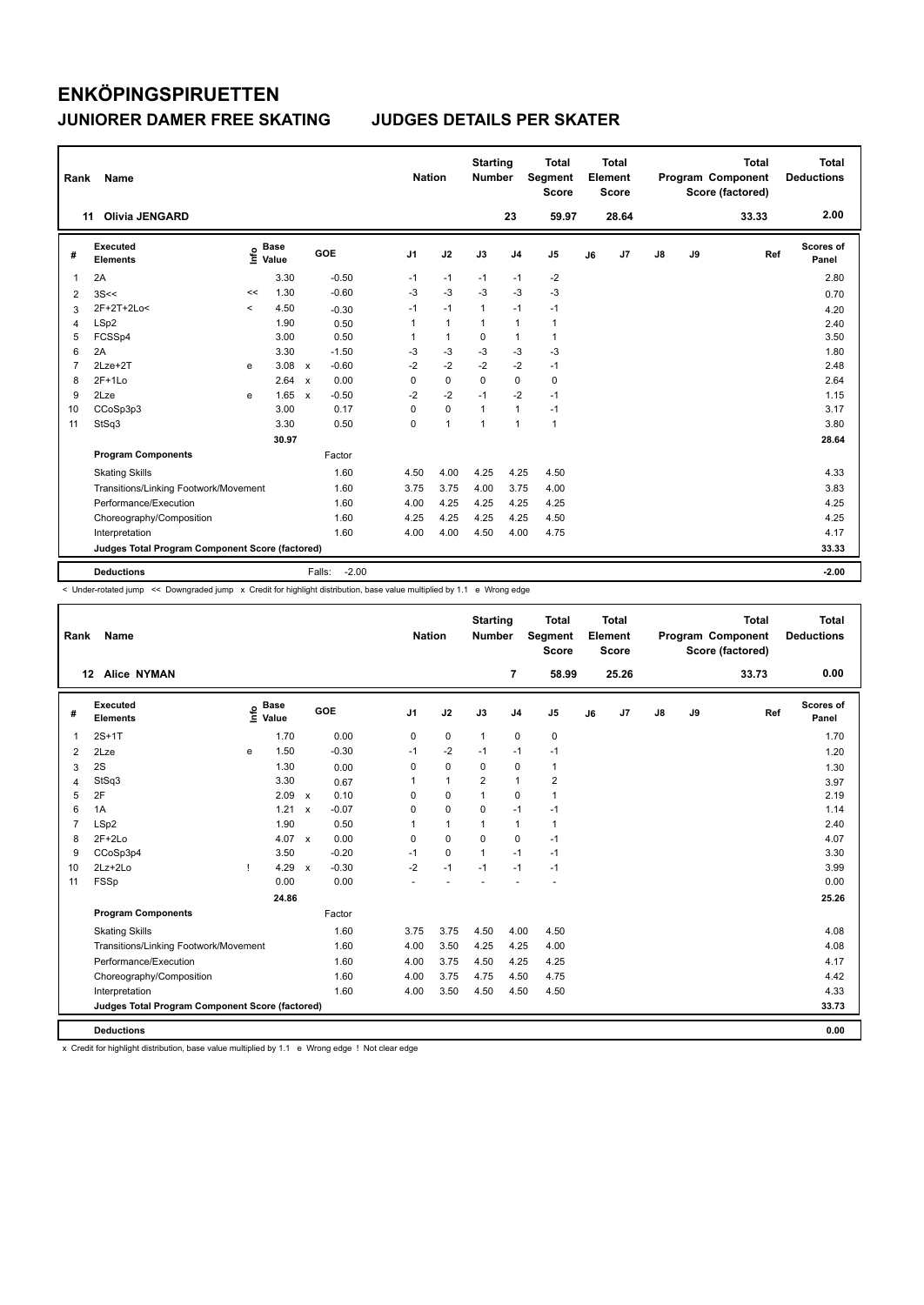| Rank           | Name                                            |                              |              |                   | <b>Nation</b>  |                | <b>Starting</b><br><b>Number</b> |                | Total<br>Segment<br><b>Score</b> |    | <b>Total</b><br>Element<br><b>Score</b> |               |    | <b>Total</b><br>Program Component<br>Score (factored) | <b>Total</b><br><b>Deductions</b> |
|----------------|-------------------------------------------------|------------------------------|--------------|-------------------|----------------|----------------|----------------------------------|----------------|----------------------------------|----|-----------------------------------------|---------------|----|-------------------------------------------------------|-----------------------------------|
| 13             | <b>Melissa MCINTYRE-ANDERSSON</b>               |                              |              |                   |                |                |                                  | 17             | 58.32                            |    | 28.39                                   |               |    | 30.93                                                 | 1.00                              |
| #              | Executed<br><b>Elements</b>                     | <b>Base</b><br>١nf٥<br>Value |              | GOE               | J <sub>1</sub> | J2             | J3                               | J <sub>4</sub> | J <sub>5</sub>                   | J6 | J7                                      | $\mathsf{J}8$ | J9 | Ref                                                   | Scores of<br>Panel                |
| 1              | 2Lz+2T+2Lo<                                     | 4.70<br>$\prec$              |              | $-0.90$           | -3             | -3             | -3                               | -3             | -3                               |    |                                         |               |    |                                                       | 3.80                              |
| 2              | 1A                                              | 1.10                         |              | 0.00              | 0              | $\mathbf 0$    | $\mathbf 0$                      | $\mathbf 0$    | $\mathbf 0$                      |    |                                         |               |    |                                                       | 1.10                              |
| 3              | 2F                                              | 1.90                         |              | 0.30              | 0              | $\mathbf{1}$   | $\overline{1}$                   | $\mathbf{1}$   | $\mathbf{1}$                     |    |                                         |               |    |                                                       | 2.20                              |
| 4              | FSSp2                                           | 2.30                         |              | 0.50              | 1              | $\mathbf{1}$   | $\overline{1}$                   | $\mathbf 0$    | $\mathbf{1}$                     |    |                                         |               |    |                                                       | 2.80                              |
| 5              | 2Lo                                             | 1.80                         |              | 0.00              | 0              | $\mathbf 0$    | $\mathbf 0$                      | $\mathbf 0$    | 0                                |    |                                         |               |    |                                                       | 1.80                              |
| 6              | LSp3                                            | 2.40                         |              | 0.33              | 0              | $\overline{1}$ | $\overline{1}$                   | $\mathbf{1}$   | 0                                |    |                                         |               |    |                                                       | 2.73                              |
| $\overline{7}$ | StSq2                                           | 2.60                         |              | 0.50              | 0              | $\mathbf{1}$   | $\mathbf{1}$                     | $\mathbf{1}$   | $\mathbf{1}$                     |    |                                         |               |    |                                                       | 3.10                              |
| 8              | 2S                                              | 1.43                         | $\mathsf{x}$ | $-0.40$           | $-2$           | $-2$           | $-1$                             | $-2$           | $-2$                             |    |                                         |               |    |                                                       | 1.03                              |
| 9              | $2Lz+2T$                                        | 3.74                         | $\mathbf{x}$ | 0.00              | 0              | $\Omega$       | $\Omega$                         | $\Omega$       | 0                                |    |                                         |               |    |                                                       | 3.74                              |
| 10             | 2F                                              | 2.09                         | $\mathbf{x}$ | 0.00              | 0              | 0              | $\overline{1}$                   | $\Omega$       | 0                                |    |                                         |               |    |                                                       | 2.09                              |
| 11             | CCoSp3p4                                        | 3.50                         |              | 0.50              | 1              | $\overline{1}$ | $\overline{1}$                   | $\mathbf{1}$   | $\mathbf{1}$                     |    |                                         |               |    |                                                       | 4.00                              |
|                |                                                 | 27.56                        |              |                   |                |                |                                  |                |                                  |    |                                         |               |    |                                                       | 28.39                             |
|                | <b>Program Components</b>                       |                              |              | Factor            |                |                |                                  |                |                                  |    |                                         |               |    |                                                       |                                   |
|                | <b>Skating Skills</b>                           |                              |              | 1.60              | 3.50           | 4.25           | 4.00                             | 4.00           | 3.75                             |    |                                         |               |    |                                                       | 3.92                              |
|                | Transitions/Linking Footwork/Movement           |                              |              | 1.60              | 3.25           | 3.75           | 3.75                             | 3.75           | 3.25                             |    |                                         |               |    |                                                       | 3.58                              |
|                | Performance/Execution                           |                              |              | 1.60              | 3.50           | 4.25           | 4.25                             | 4.00           | 3.75                             |    |                                         |               |    |                                                       | 4.00                              |
|                | Choreography/Composition                        |                              |              | 1.60              | 3.50           | 4.00           | 4.00                             | 4.00           | 4.25                             |    |                                         |               |    |                                                       | 4.00                              |
|                | Interpretation                                  |                              |              | 1.60              | 3.25           | 4.00           | 4.25                             | 3.75           | 3.75                             |    |                                         |               |    |                                                       | 3.83                              |
|                | Judges Total Program Component Score (factored) |                              |              |                   |                |                |                                  |                |                                  |    |                                         |               |    |                                                       | 30.93                             |
|                | <b>Deductions</b>                               |                              |              | $-1.00$<br>Falls: |                |                |                                  |                |                                  |    |                                         |               |    |                                                       | $-1.00$                           |

< Under-rotated jump x Credit for highlight distribution, base value multiplied by 1.1

| Rank | Name                                            |         |                      |              |                   | <b>Nation</b>  |                | <b>Starting</b><br><b>Number</b> |                | <b>Total</b><br>Segment<br><b>Score</b> |    | <b>Total</b><br>Element<br><b>Score</b> |    |    | <b>Total</b><br>Program Component<br>Score (factored) | <b>Total</b><br><b>Deductions</b> |
|------|-------------------------------------------------|---------|----------------------|--------------|-------------------|----------------|----------------|----------------------------------|----------------|-----------------------------------------|----|-----------------------------------------|----|----|-------------------------------------------------------|-----------------------------------|
| 14   | <b>Elin SIEVERT</b>                             |         |                      |              |                   |                |                |                                  | 27             | 57.60                                   |    | 25.27                                   |    |    | 33.33                                                 | 1.00                              |
| #    | Executed<br><b>Elements</b>                     | ۴٥      | <b>Base</b><br>Value |              | <b>GOE</b>        | J <sub>1</sub> | J2             | J3                               | J <sub>4</sub> | J <sub>5</sub>                          | J6 | J <sub>7</sub>                          | J8 | J9 | Ref                                                   | Scores of<br>Panel                |
| 1    | 3S<                                             | $\prec$ | 3.00                 |              | $-1.63$           | $-3$           | $-3$           | $-2$                             | $-2$           | $-2$                                    |    |                                         |    |    |                                                       | 1.37                              |
| 2    | 2A                                              |         | 3.30                 |              | $-1.50$           | $-3$           | $-3$           | $-3$                             | $-3$           | $-3$                                    |    |                                         |    |    |                                                       | 1.80                              |
| 3    | 2F                                              |         | 1.90                 |              | 0.30              | 1              | $\mathbf{1}$   | $\mathbf{1}$                     | $\mathbf{1}$   | 1                                       |    |                                         |    |    |                                                       | 2.20                              |
| 4    | FCSp4                                           |         | 3.20                 |              | 0.50              | 1              | $\mathbf{1}$   | $\mathbf{1}$                     | $\mathbf{1}$   | 1                                       |    |                                         |    |    |                                                       | 3.70                              |
| 5    | 3S<<+REP                                        | <<      | 0.91                 |              | $-0.60$           | $-3$           | $-3$           | $-3$                             | $-3$           | $-3$                                    |    |                                         |    |    |                                                       | 0.31                              |
| 6    | 1A                                              |         | 1.21                 | $\mathbf{x}$ | 0.20              | $\Omega$       | $\mathbf{1}$   | 1                                | $\mathbf{1}$   | 1                                       |    |                                         |    |    |                                                       | 1.41                              |
| 7    | LSp3                                            |         | 2.40                 |              | 1.00              | $\overline{2}$ | $\overline{2}$ | $\overline{2}$                   | $\overline{2}$ | $\mathbf{1}$                            |    |                                         |    |    |                                                       | 3.40                              |
| 8    | 2Lze+2Lo                                        | e       | $3.63 \times$        |              | $-0.90$           | $-3$           | $-3$           | $-3$                             | $-2$           | $-3$                                    |    |                                         |    |    |                                                       | 2.73                              |
| 9    | StSq3                                           |         | 3.30                 |              | 0.50              | 1              | $\mathbf{1}$   | 1                                | $\mathbf{1}$   | 1                                       |    |                                         |    |    |                                                       | 3.80                              |
| 10   | 2Lze                                            | e       | 1.65                 | $\mathsf{x}$ | $-0.60$           | $-2$           | $-2$           | $-2$                             | $-1$           | $-2$                                    |    |                                         |    |    |                                                       | 1.05                              |
| 11   | CCoSp3p4                                        |         | 3.50                 |              | 0.00              | 0              | 0              | $\mathbf 0$                      | $\mathbf 0$    | $\mathbf{1}$                            |    |                                         |    |    |                                                       | 3.50                              |
|      |                                                 |         | 28.00                |              |                   |                |                |                                  |                |                                         |    |                                         |    |    |                                                       | 25.27                             |
|      | <b>Program Components</b>                       |         |                      |              | Factor            |                |                |                                  |                |                                         |    |                                         |    |    |                                                       |                                   |
|      | <b>Skating Skills</b>                           |         |                      |              | 1.60              | 4.50           | 4.25           | 4.25                             | 4.25           | 4.50                                    |    |                                         |    |    |                                                       | 4.33                              |
|      | Transitions/Linking Footwork/Movement           |         |                      |              | 1.60              | 4.00           | 3.50           | 4.00                             | 4.00           | 4.00                                    |    |                                         |    |    |                                                       | 4.00                              |
|      | Performance/Execution                           |         |                      |              | 1.60              | 4.25           | 4.00           | 4.25                             | 4.50           | 4.00                                    |    |                                         |    |    |                                                       | 4.17                              |
|      | Choreography/Composition                        |         |                      |              | 1.60              | 4.00           | 4.00           | 4.50                             | 4.50           | 4.25                                    |    |                                         |    |    |                                                       | 4.25                              |
|      | Interpretation                                  |         |                      |              | 1.60              | 4.00           | 3.75           | 4.25                             | 4.25           | 4.00                                    |    |                                         |    |    |                                                       | 4.08                              |
|      | Judges Total Program Component Score (factored) |         |                      |              |                   |                |                |                                  |                |                                         |    |                                         |    |    |                                                       | 33.33                             |
|      | <b>Deductions</b>                               |         |                      |              | $-1.00$<br>Falls: |                |                |                                  |                |                                         |    |                                         |    |    |                                                       | $-1.00$                           |

< Under-rotated jump << Downgraded jump x Credit for highlight distribution, base value multiplied by 1.1 e Wrong edge REP Jump repetition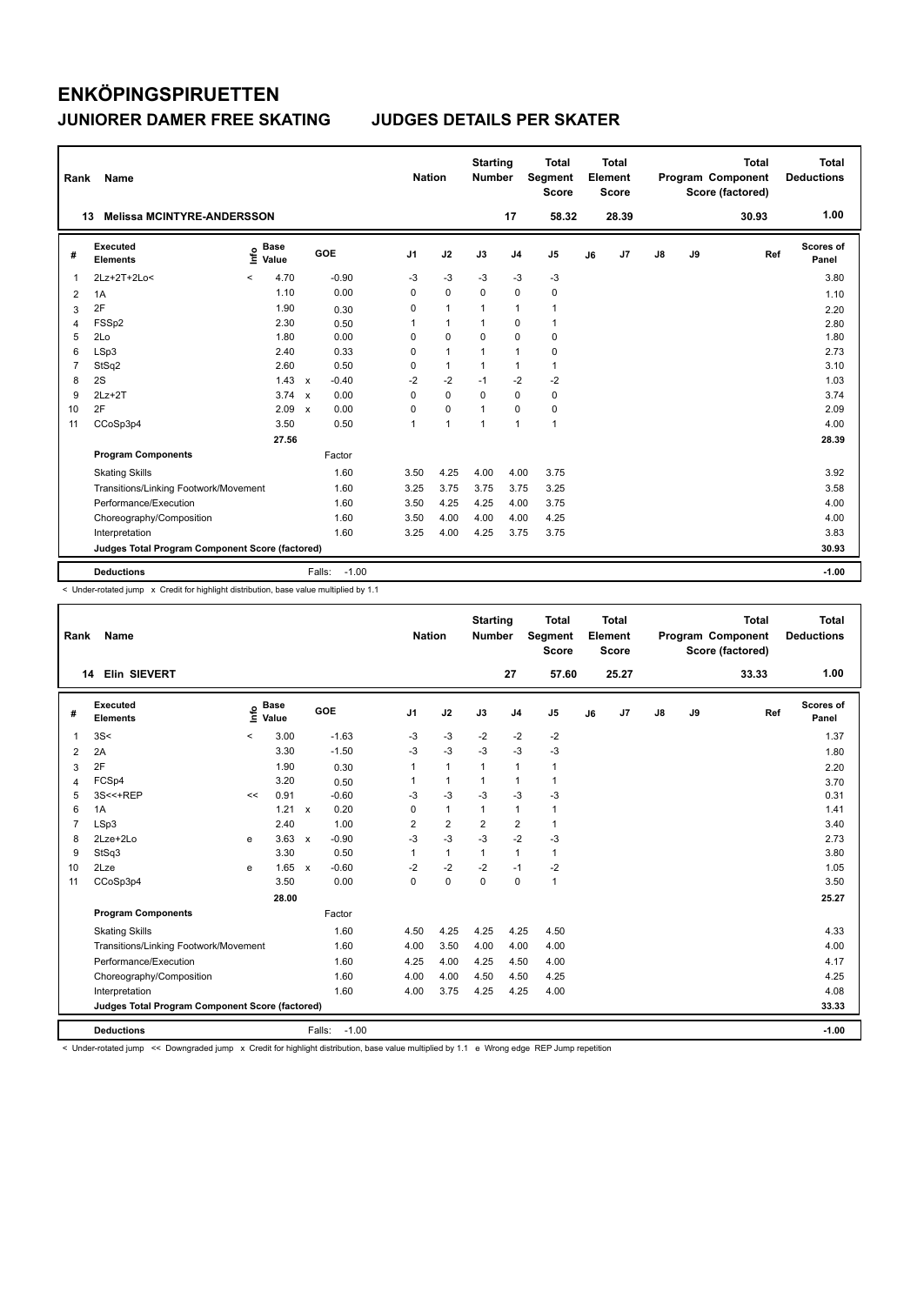| Rank           | Name                                            |      |                      |                           |         | <b>Nation</b>  |              | <b>Starting</b><br><b>Number</b> |                | Total<br>Segment<br><b>Score</b> |    | <b>Total</b><br>Element<br><b>Score</b> |               |    | <b>Total</b><br>Program Component<br>Score (factored) | <b>Total</b><br><b>Deductions</b> |
|----------------|-------------------------------------------------|------|----------------------|---------------------------|---------|----------------|--------------|----------------------------------|----------------|----------------------------------|----|-----------------------------------------|---------------|----|-------------------------------------------------------|-----------------------------------|
|                | <b>Stina FREDRIKSSON</b><br>15                  |      |                      |                           |         |                |              |                                  | 24             | 57.37                            |    | 26.56                                   |               |    | 30.81                                                 | 0.00                              |
| #              | Executed<br><b>Elements</b>                     | ١nfo | <b>Base</b><br>Value |                           | GOE     | J <sub>1</sub> | J2           | J3                               | J <sub>4</sub> | J <sub>5</sub>                   | J6 | J7                                      | $\mathsf{J}8$ | J9 | Ref                                                   | Scores of<br>Panel                |
| 1              | 2A                                              |      | 3.30                 |                           | $-0.83$ | $-2$           | $-2$         | $-1$                             | $-2$           | $-1$                             |    |                                         |               |    |                                                       | 2.47                              |
| 2              | 2A                                              |      | 3.30                 |                           | $-0.67$ | $-2$           | $-1$         | $-2$                             | $-1$           | $-1$                             |    |                                         |               |    |                                                       | 2.63                              |
| 3              | 2F+1Lo+2S                                       |      | 3.70                 |                           | 0.00    | 0              | 0            | 0                                | 0              | 0                                |    |                                         |               |    |                                                       | 3.70                              |
| 4              | FCCoSp3p3                                       |      | 3.00                 |                           | 0.00    | 0              | $\mathbf 0$  | $\Omega$                         | 0              | $\mathbf{1}$                     |    |                                         |               |    |                                                       | 3.00                              |
| 5              | 2S                                              |      | 1.30                 |                           | 0.00    | 0              | $\mathbf 0$  | $\Omega$                         | $\mathbf 0$    | 0                                |    |                                         |               |    |                                                       | 1.30                              |
| 6              | $2Lz+2T$                                        |      | 3.74                 | $\boldsymbol{\mathsf{x}}$ | $-0.30$ | $-1$           | $-1$         | $-1$                             | $-1$           | 0                                |    |                                         |               |    |                                                       | 3.44                              |
| $\overline{7}$ | CCoSp3p2                                        |      | 2.50                 |                           | 0.50    | 1              | $\mathbf{1}$ | $\mathbf{1}$                     | $\mathbf{1}$   | $-1$                             |    |                                         |               |    |                                                       | 3.00                              |
| 8              | 2F                                              |      | 2.09                 | $\mathbf{x}$              | 0.00    | 0              | $\mathbf 0$  | 0                                | $\mathbf 0$    | 0                                |    |                                         |               |    |                                                       | 2.09                              |
| 9              | 1Lz                                             |      | 0.66                 | $\mathsf{x}$              | $-0.23$ | -3             | $-3$         | $-2$                             | $-2$           | $-1$                             |    |                                         |               |    |                                                       | 0.43                              |
| 10             | StSq2                                           |      | 2.60                 |                           | 0.00    | 0              | $\mathbf 0$  | $\Omega$                         | $\mathbf 0$    | -2                               |    |                                         |               |    |                                                       | 2.60                              |
| 11             | LSp2                                            |      | 1.90                 |                           | 0.00    | $\Omega$       | $\mathbf 0$  | $\Omega$                         | $\mathbf 0$    | 0                                |    |                                         |               |    |                                                       | 1.90                              |
|                |                                                 |      | 28.09                |                           |         |                |              |                                  |                |                                  |    |                                         |               |    |                                                       | 26.56                             |
|                | <b>Program Components</b>                       |      |                      |                           | Factor  |                |              |                                  |                |                                  |    |                                         |               |    |                                                       |                                   |
|                | <b>Skating Skills</b>                           |      |                      |                           | 1.60    | 4.00           | 4.00         | 4.25                             | 4.25           | 4.25                             |    |                                         |               |    |                                                       | 4.17                              |
|                | Transitions/Linking Footwork/Movement           |      |                      |                           | 1.60    | 3.25           | 3.50         | 4.00                             | 3.75           | 3.50                             |    |                                         |               |    |                                                       | 3.58                              |
|                | Performance/Execution                           |      |                      |                           | 1.60    | 3.75           | 3.75         | 4.25                             | 4.00           | 4.00                             |    |                                         |               |    |                                                       | 3.92                              |
|                | Choreography/Composition                        |      |                      |                           | 1.60    | 3.50           | 4.00         | 4.00                             | 4.00           | 3.75                             |    |                                         |               |    |                                                       | 3.92                              |
|                | Interpretation                                  |      |                      |                           | 1.60    | 3.50           | 3.75         | 4.00                             | 3.50           | 3.75                             |    |                                         |               |    |                                                       | 3.67                              |
|                | Judges Total Program Component Score (factored) |      |                      |                           |         |                |              |                                  |                |                                  |    |                                         |               |    |                                                       | 30.81                             |
|                | <b>Deductions</b>                               |      |                      |                           |         |                |              |                                  |                |                                  |    |                                         |               |    |                                                       | 0.00                              |

x Credit for highlight distribution, base value multiplied by 1.1 ! Not clear edge

| Rank | Name                                            |                                  |                         |                | <b>Nation</b> | <b>Starting</b><br><b>Number</b> |                | <b>Total</b><br>Segment<br><b>Score</b> |    | <b>Total</b><br>Element<br><b>Score</b> |               |    | <b>Total</b><br>Program Component<br>Score (factored) | <b>Total</b><br><b>Deductions</b> |
|------|-------------------------------------------------|----------------------------------|-------------------------|----------------|---------------|----------------------------------|----------------|-----------------------------------------|----|-----------------------------------------|---------------|----|-------------------------------------------------------|-----------------------------------|
| 16   | Madeleine LUNDÉN                                |                                  |                         |                |               |                                  | 15             | 56.73                                   |    | 25.13                                   |               |    | 31.60                                                 | 0.00                              |
| #    | Executed<br><b>Elements</b>                     | <b>Base</b><br>e Base<br>E Value | <b>GOE</b>              | J <sub>1</sub> | J2            | J3                               | J <sub>4</sub> | J5                                      | J6 | J7                                      | $\mathsf{J}8$ | J9 | Ref                                                   | Scores of<br>Panel                |
| 1    | 2A                                              | 3.30                             | 0.00                    | 0              | $\mathbf 0$   | $\mathbf 0$                      | 0              | 0                                       |    |                                         |               |    |                                                       | 3.30                              |
| 2    | 2Lz+1T+1Lo                                      | 3.00                             | 0.00                    | $\Omega$       | $\mathbf 0$   | $\Omega$                         | 0              | 0                                       |    |                                         |               |    |                                                       | 3.00                              |
| 3    | 1A                                              | 1.10                             | 0.13                    | 0              | $\mathbf{1}$  | 1                                | 1              | 0                                       |    |                                         |               |    |                                                       | 1.23                              |
| 4    | CCoSp3p3                                        | 3.00                             | 0.00                    | 0              | 0             | 0                                | 0              | 0                                       |    |                                         |               |    |                                                       | 3.00                              |
| 5    | 2S                                              | $1.43 \times$                    | 0.00                    | $\Omega$       | $\mathbf 0$   | 0                                | 0              | 0                                       |    |                                         |               |    |                                                       | 1.43                              |
| 6    | $2S+1T$                                         | $1.87 \times$                    | 0.00                    | 0              | $\mathbf 0$   | $\mathbf 0$                      | 0              | 0                                       |    |                                         |               |    |                                                       | 1.87                              |
| 7    | FSSp2                                           | 2.30                             | $-0.30$                 | $-1$           | $-1$          | $-1$                             | $-1$           | $-1$                                    |    |                                         |               |    |                                                       | 2.00                              |
| 8    | StSq2                                           | 2.60                             | 0.00                    | 0              | $\mathbf 0$   | 0                                | $\mathbf{1}$   | 0                                       |    |                                         |               |    |                                                       | 2.60                              |
| 9    | 2F                                              | 2.09                             | 0.20<br>$\mathsf{x}$    | 1              | $\mathbf{1}$  | 1                                | $\Omega$       | 0                                       |    |                                         |               |    |                                                       | 2.29                              |
| 10   | 2Lz                                             | 2.31                             | $-0.60$<br>$\mathbf{x}$ | $-2$           | $-2$          | $-2$                             | $-2$           | $-2$                                    |    |                                         |               |    |                                                       | 1.71                              |
| 11   | LSp4                                            | 2.70                             | 0.00                    | $\Omega$       | $\mathbf 0$   | $\mathbf 0$                      | 0              | $\mathbf{1}$                            |    |                                         |               |    |                                                       | 2.70                              |
|      |                                                 | 25.70                            |                         |                |               |                                  |                |                                         |    |                                         |               |    |                                                       | 25.13                             |
|      | <b>Program Components</b>                       |                                  | Factor                  |                |               |                                  |                |                                         |    |                                         |               |    |                                                       |                                   |
|      | <b>Skating Skills</b>                           |                                  | 1.60                    | 4.00           | 4.00          | 4.00                             | 4.25           | 4.00                                    |    |                                         |               |    |                                                       | 4.00                              |
|      | Transitions/Linking Footwork/Movement           |                                  | 1.60                    | 3.75           | 3.75          | 3.75                             | 3.75           | 3.75                                    |    |                                         |               |    |                                                       | 3.75                              |
|      | Performance/Execution                           |                                  | 1.60                    | 3.75           | 3.75          | 3.75                             | 4.00           | 4.50                                    |    |                                         |               |    |                                                       | 3.83                              |
|      | Choreography/Composition                        |                                  | 1.60                    | 3.75           | 4.25          | 4.00                             | 4.25           | 4.50                                    |    |                                         |               |    |                                                       | 4.17                              |
|      | Interpretation                                  |                                  | 1.60                    | 4.00           | 4.00          | 4.00                             | 4.25           | 4.00                                    |    |                                         |               |    |                                                       | 4.00                              |
|      | Judges Total Program Component Score (factored) |                                  |                         |                |               |                                  |                |                                         |    |                                         |               |    |                                                       | 31.60                             |
|      | <b>Deductions</b>                               |                                  |                         |                |               |                                  |                |                                         |    |                                         |               |    |                                                       | 0.00                              |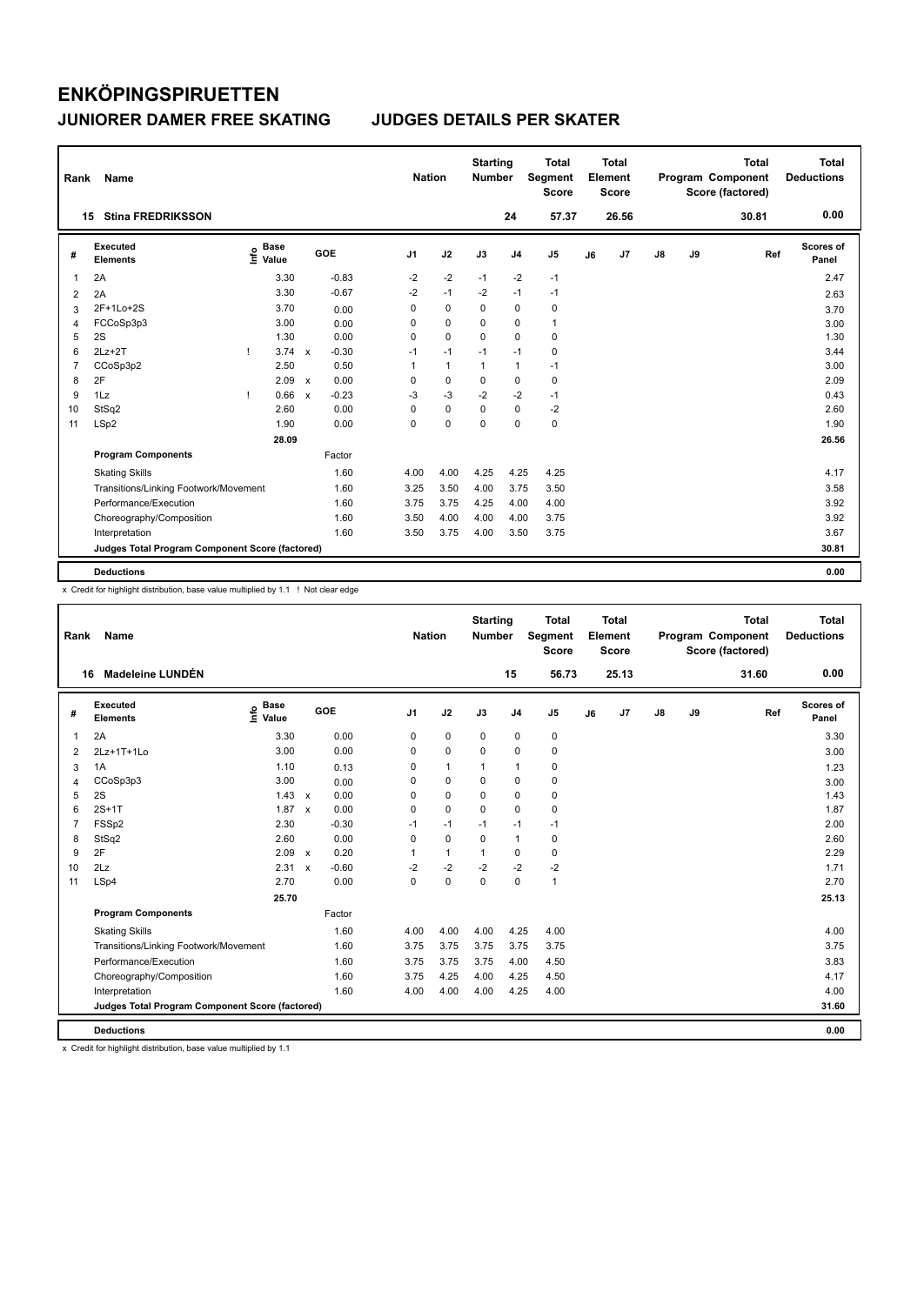| Rank           | Name                                            |                            |                                   |         | <b>Nation</b>  |                | <b>Starting</b><br><b>Number</b> |                | <b>Total</b><br>Segment<br><b>Score</b> |    | <b>Total</b><br>Element<br><b>Score</b> |               |    | <b>Total</b><br>Program Component<br>Score (factored) | <b>Total</b><br><b>Deductions</b> |
|----------------|-------------------------------------------------|----------------------------|-----------------------------------|---------|----------------|----------------|----------------------------------|----------------|-----------------------------------------|----|-----------------------------------------|---------------|----|-------------------------------------------------------|-----------------------------------|
| 17             | <b>Nina LJUNGBERG</b>                           |                            |                                   |         |                |                |                                  | 11             | 56.13                                   |    | 25.94                                   |               |    | 31.19                                                 | 1.00                              |
| #              | Executed<br><b>Elements</b>                     | <b>Base</b><br>۴۵<br>Value | GOE                               |         | J <sub>1</sub> | J2             | J3                               | J <sub>4</sub> | J <sub>5</sub>                          | J6 | J <sub>7</sub>                          | $\mathsf{J}8$ | J9 | Ref                                                   | Scores of<br>Panel                |
| 1              | $2F+2T$                                         | 3.20                       | 0.00                              |         | 0              | $\mathbf 0$    | $\mathbf 0$                      | $\mathbf 0$    | $\pmb{0}$                               |    |                                         |               |    |                                                       | 3.20                              |
| $\overline{2}$ | 2S                                              | 1.30                       | 0.00                              |         | 0              | $\mathbf 0$    | 1                                | 0              | $\pmb{0}$                               |    |                                         |               |    |                                                       | 1.30                              |
| 3              | 2Lz                                             | 2.10                       | 0.00                              |         | 0              | $\mathbf 0$    | 1                                | $\mathbf 0$    | 0                                       |    |                                         |               |    |                                                       | 2.10                              |
| $\overline{4}$ | 1A                                              | 1.10                       | 0.20                              |         | 0              | $\mathbf{1}$   | $\mathbf{1}$                     | $\overline{1}$ | $\mathbf{1}$                            |    |                                         |               |    |                                                       | 1.30                              |
| 5              | CCoSp3p4                                        | 3.50                       | 0.17                              |         | 0              | $\mathbf 0$    | 1                                | $\overline{1}$ | $\pmb{0}$                               |    |                                         |               |    |                                                       | 3.67                              |
| 6              | 2F+1T                                           | $2.53 \times$              | 0.00                              |         | 0              | $-2$           | $\Omega$                         | $\mathbf 0$    | $\pmb{0}$                               |    |                                         |               |    |                                                       | 2.53                              |
| 7              | 2S                                              | 1.43                       | 0.00<br>$\boldsymbol{\mathsf{x}}$ |         | 0              | $\pmb{0}$      | 0                                | $\pmb{0}$      | $-1$                                    |    |                                         |               |    |                                                       | 1.43                              |
| 8              | FSSp2                                           | 2.30                       | 0.00                              |         | 0              | $\mathbf 0$    | 0                                | $-1$           | 0                                       |    |                                         |               |    |                                                       | 2.30                              |
| 9              | 2Lz                                             | 2.31                       | $-0.90$<br>$\mathsf{x}$           |         | $-3$           | $-3$           | $-3$                             | $-3$           | $-3$                                    |    |                                         |               |    |                                                       | 1.41                              |
| 10             | StSq3                                           | 3.30                       | 0.50                              |         | 0              | $\mathbf{1}$   | $\mathbf{1}$                     | $\overline{1}$ | $\mathbf{1}$                            |    |                                         |               |    |                                                       | 3.80                              |
| 11             | LSp3                                            | 2.40                       | 0.50                              |         | 0              | $\overline{1}$ | $\overline{1}$                   | $\overline{1}$ | $\mathbf{1}$                            |    |                                         |               |    |                                                       | 2.90                              |
|                |                                                 | 25.47                      |                                   |         |                |                |                                  |                |                                         |    |                                         |               |    |                                                       | 25.94                             |
|                | <b>Program Components</b>                       |                            | Factor                            |         |                |                |                                  |                |                                         |    |                                         |               |    |                                                       |                                   |
|                | <b>Skating Skills</b>                           |                            | 1.60                              |         | 3.25           | 3.75           | 4.00                             | 4.00           | 4.00                                    |    |                                         |               |    |                                                       | 3.92                              |
|                | Transitions/Linking Footwork/Movement           |                            | 1.60                              |         | 3.25           | 3.50           | 3.50                             | 3.75           | 3.75                                    |    |                                         |               |    |                                                       | 3.58                              |
|                | Performance/Execution                           |                            | 1.60                              |         | 3.50           | 3.75           | 3.75                             | 4.00           | 4.50                                    |    |                                         |               |    |                                                       | 3.83                              |
|                | Choreography/Composition                        |                            | 1.60                              |         | 3.75           | 4.00           | 4.00                             | 4.25           | 4.25                                    |    |                                         |               |    |                                                       | 4.08                              |
|                | Interpretation                                  |                            | 1.60                              |         | 3.75           | 4.00           | 4.00                             | 4.25           | 4.50                                    |    |                                         |               |    |                                                       | 4.08                              |
|                | Judges Total Program Component Score (factored) |                            |                                   |         |                |                |                                  |                |                                         |    |                                         |               |    |                                                       | 31.19                             |
|                | <b>Deductions</b>                               |                            | Falls:                            | $-1.00$ |                |                |                                  |                |                                         |    |                                         |               |    |                                                       | $-1.00$                           |

x Credit for highlight distribution, base value multiplied by 1.1

| Rank | Name                                            |                   |             |                         | <b>Nation</b>  |              | <b>Starting</b><br><b>Number</b> |                | <b>Total</b><br>Segment<br><b>Score</b> |    | Total<br>Element<br><b>Score</b> |               |    | <b>Total</b><br>Program Component<br>Score (factored) |     | Total<br><b>Deductions</b> |
|------|-------------------------------------------------|-------------------|-------------|-------------------------|----------------|--------------|----------------------------------|----------------|-----------------------------------------|----|----------------------------------|---------------|----|-------------------------------------------------------|-----|----------------------------|
|      | Sabina LÖÖF<br>18                               |                   |             |                         |                |              |                                  | 21             | 55.69                                   |    | 26.76                            |               |    | 28.93                                                 |     | 0.00                       |
| #    | Executed<br><b>Elements</b>                     | e Base<br>⊆ Value | <b>Base</b> | GOE                     | J <sub>1</sub> | J2           | J3                               | J <sub>4</sub> | J5                                      | J6 | J7                               | $\mathsf{J}8$ | J9 |                                                       | Ref | Scores of<br>Panel         |
| 1    | 2A                                              |                   | 3.30        | $-1.00$                 | $-2$           | $-2$         | $-2$                             | $-2$           | $-2$                                    |    |                                  |               |    |                                                       |     | 2.30                       |
| 2    | 2S                                              |                   | 1.30        | 0.07                    | $\mathbf{1}$   | $\mathbf 0$  | $\mathbf{1}$                     | 0              | 0                                       |    |                                  |               |    |                                                       |     | 1.37                       |
| 3    | 2A                                              |                   | 3.30        | $-0.67$                 | $-2$           | $-1$         | $-1$                             | $-1$           | $-3$                                    |    |                                  |               |    |                                                       |     | 2.63                       |
| 4    | FCCoSp3p4                                       |                   | 3.50        | 0.33                    | 0              | $\mathbf{1}$ |                                  | 0              | 1                                       |    |                                  |               |    |                                                       |     | 3.83                       |
| 5    | $2F+2T<$                                        | $\prec$           | 2.80        | $-0.70$                 | $-3$           | $-2$         | $-2$                             | $-2$           | $-3$                                    |    |                                  |               |    |                                                       |     | 2.10                       |
| 6    | 2Lo+1Lo+2S                                      |                   | 3.96        | $-0.10$<br>$\mathsf{x}$ | 0              | $\mathbf 0$  | $-1$                             | 0              | $-1$                                    |    |                                  |               |    |                                                       |     | 3.86                       |
|      | LSp3                                            |                   | 2.40        | 0.50                    | $\Omega$       | $\mathbf{1}$ | $\mathbf 1$                      | $\mathbf{1}$   | 1                                       |    |                                  |               |    |                                                       |     | 2.90                       |
| 8    | StSq2                                           |                   | 2.60        | 0.00                    | 0              | $\mathbf 0$  | 0                                | $\mathbf{1}$   | 0                                       |    |                                  |               |    |                                                       |     | 2.60                       |
| 9    | 1F                                              |                   | 0.55 x      | 0.00                    | $\Omega$       | $\mathbf 0$  | 1                                | $\Omega$       | 0                                       |    |                                  |               |    |                                                       |     | 0.55                       |
| 10   | $2Lo+1T$                                        |                   | 2.42 x      | $-0.80$                 | $-3$           | $-2$         | $-2$                             | $-3$           | $-3$                                    |    |                                  |               |    |                                                       |     | 1.62                       |
| 11   | CCoSp3p2                                        |                   | 2.50        | 0.50                    | $\mathbf{1}$   | $\mathbf{1}$ | 1                                | $\mathbf{1}$   | 0                                       |    |                                  |               |    |                                                       |     | 3.00                       |
|      |                                                 |                   | 28.63       |                         |                |              |                                  |                |                                         |    |                                  |               |    |                                                       |     | 26.76                      |
|      | <b>Program Components</b>                       |                   |             | Factor                  |                |              |                                  |                |                                         |    |                                  |               |    |                                                       |     |                            |
|      | <b>Skating Skills</b>                           |                   |             | 1.60                    | 3.75           | 4.00         | 3.50                             | 4.00           | 3.75                                    |    |                                  |               |    |                                                       |     | 3.83                       |
|      | Transitions/Linking Footwork/Movement           |                   |             | 1.60                    | 3.25           | 3.25         | 3.50                             | 3.50           | 3.00                                    |    |                                  |               |    |                                                       |     | 3.33                       |
|      | Performance/Execution                           |                   |             | 1.60                    | 3.75           | 3.75         | 3.75                             | 3.75           | 3.50                                    |    |                                  |               |    |                                                       |     | 3.75                       |
|      | Choreography/Composition                        |                   |             | 1.60                    | 3.50           | 4.00         | 3.50                             | 3.75           | 3.75                                    |    |                                  |               |    |                                                       |     | 3.67                       |
|      | Interpretation                                  |                   |             | 1.60                    | 3.50           | 3.75         | 3.50                             | 3.50           | 3.50                                    |    |                                  |               |    |                                                       |     | 3.50                       |
|      | Judges Total Program Component Score (factored) |                   |             |                         |                |              |                                  |                |                                         |    |                                  |               |    |                                                       |     | 28.93                      |
|      | <b>Deductions</b>                               |                   |             |                         |                |              |                                  |                |                                         |    |                                  |               |    |                                                       |     | 0.00                       |

< Under-rotated jump x Credit for highlight distribution, base value multiplied by 1.1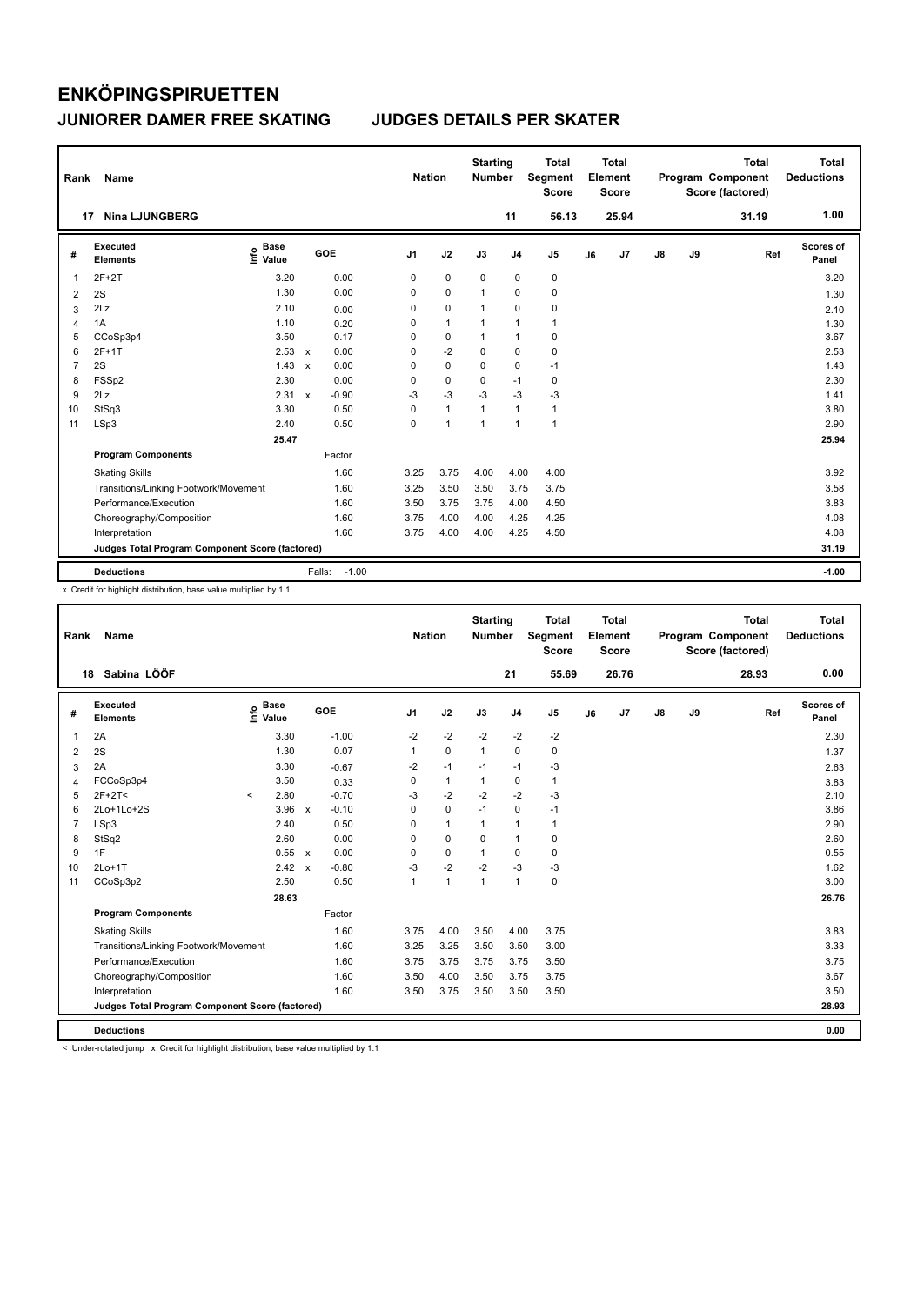| Rank | Name                                            |                          |                      |                           |            | <b>Nation</b>  |             | <b>Starting</b><br><b>Number</b> |                | <b>Total</b><br>Segment<br><b>Score</b> |    | <b>Total</b><br>Element<br><b>Score</b> |               |    | <b>Total</b><br>Program Component<br>Score (factored) | Total<br><b>Deductions</b> |
|------|-------------------------------------------------|--------------------------|----------------------|---------------------------|------------|----------------|-------------|----------------------------------|----------------|-----------------------------------------|----|-----------------------------------------|---------------|----|-------------------------------------------------------|----------------------------|
|      | <b>Tilda ALTERYD</b><br>19                      |                          |                      |                           |            |                |             |                                  | 19             | 55.19                                   |    | 24.39                                   |               |    | 30.80                                                 | 0.00                       |
| #    | Executed<br><b>Elements</b>                     | ١nf٥                     | <b>Base</b><br>Value |                           | <b>GOE</b> | J <sub>1</sub> | J2          | J3                               | J <sub>4</sub> | J5                                      | J6 | J7                                      | $\mathsf{J}8$ | J9 | Ref                                                   | Scores of<br>Panel         |
| 1    | 3S<                                             | $\,<\,$                  | 3.00                 |                           | $-1.40$    | $-2$           | $-2$        | $-2$                             | $-2$           | $-1$                                    |    |                                         |               |    |                                                       | 1.60                       |
| 2    | 3S<+REP                                         | $\overline{\phantom{a}}$ | 2.10                 |                           | $-1.87$    | $-3$           | $-3$        | $-3$                             | $-2$           | $-2$                                    |    |                                         |               |    |                                                       | 0.23                       |
| 3    | 2F+2T+1Lo                                       |                          | 3.70                 |                           | $-0.40$    | $-2$           | $-2$        | $-1$                             | $-1$           | $-1$                                    |    |                                         |               |    |                                                       | 3.30                       |
|      | FCCoSp2p2                                       |                          | 1.80                 |                           | 0.00       | 0              | $\mathbf 0$ | $-1$                             | $\Omega$       | 0                                       |    |                                         |               |    |                                                       | 1.80                       |
| 5    | StSq3                                           |                          | 3.30                 |                           | 0.00       | $\mathbf 0$    | $\mathbf 0$ | $\mathbf 0$                      | 1              | 0                                       |    |                                         |               |    |                                                       | 3.30                       |
| 6    | 2Lz+2Lo                                         | T                        | 4.29                 | $\mathsf{x}$              | $-0.30$    | $-1$           | $-2$        | $-1$                             | $-1$           | $-1$                                    |    |                                         |               |    |                                                       | 3.99                       |
| 7    | 2F                                              |                          | 2.09                 | $\boldsymbol{\mathsf{x}}$ | 0.00       | $\mathbf 0$    | $\mathbf 0$ | $\Omega$                         | $\Omega$       | 0                                       |    |                                         |               |    |                                                       | 2.09                       |
| 8    | 2Lz                                             |                          | 2.31                 | $\boldsymbol{\mathsf{x}}$ | $-0.20$    | $-1$           | $-1$        | $-2$                             | $\mathbf 0$    | 0                                       |    |                                         |               |    |                                                       | 2.11                       |
| 9    | 1A                                              |                          | 1.21                 | $\mathsf{x}$              | 0.13       | 0              | $\mathbf 0$ | $\mathbf{1}$                     | 1              | 1                                       |    |                                         |               |    |                                                       | 1.34                       |
| 10   | CCoSp3p3                                        |                          | 3.00                 |                           | $-0.60$    | $-2$           | $-2$        | $-1$                             | $-2$           | $-2$                                    |    |                                         |               |    |                                                       | 2.40                       |
| 11   | LSp2                                            |                          | 1.90                 |                           | 0.33       | $\mathbf{1}$   | $\mathbf 0$ | $\mathbf{1}$                     | $\Omega$       | $\mathbf{1}$                            |    |                                         |               |    |                                                       | 2.23                       |
|      |                                                 |                          | 28.70                |                           |            |                |             |                                  |                |                                         |    |                                         |               |    |                                                       | 24.39                      |
|      | <b>Program Components</b>                       |                          |                      |                           | Factor     |                |             |                                  |                |                                         |    |                                         |               |    |                                                       |                            |
|      | <b>Skating Skills</b>                           |                          |                      |                           | 1.60       | 4.25           | 3.75        | 4.25                             | 4.50           | 4.25                                    |    |                                         |               |    |                                                       | 4.25                       |
|      | Transitions/Linking Footwork/Movement           |                          |                      |                           | 1.60       | 3.50           | 3.50        | 3.50                             | 3.50           | 3.75                                    |    |                                         |               |    |                                                       | 3.50                       |
|      | Performance/Execution                           |                          |                      |                           | 1.60       | 4.00           | 3.75        | 3.75                             | 3.75           | 4.00                                    |    |                                         |               |    |                                                       | 3.83                       |
|      | Choreography/Composition                        |                          |                      |                           | 1.60       | 3.50           | 4.00        | 3.75                             | 4.00           | 4.00                                    |    |                                         |               |    |                                                       | 3.92                       |
|      | Interpretation                                  |                          |                      |                           | 1.60       | 3.75           | 3.75        | 3.50                             | 3.75           | 3.75                                    |    |                                         |               |    |                                                       | 3.75                       |
|      | Judges Total Program Component Score (factored) |                          |                      |                           |            |                |             |                                  |                |                                         |    |                                         |               |    |                                                       | 30.80                      |
|      |                                                 |                          |                      |                           |            |                |             |                                  |                |                                         |    |                                         |               |    |                                                       | 0.00                       |
|      | <b>Deductions</b>                               |                          |                      |                           |            |                |             |                                  |                |                                         |    |                                         |               |    |                                                       |                            |

< Under-rotated jump x Credit for highlight distribution, base value multiplied by 1.1 ! Not clear edge REP Jump repetition

| Rank           | Name                                            |    |                      |              |                   |                | <b>Nation</b> |                          | <b>Starting</b><br><b>Number</b> |                      | <b>Total</b><br>Segment<br><b>Score</b> |    | Total<br>Element<br><b>Score</b> |               |    | <b>Total</b><br>Program Component<br>Score (factored) |     | Total<br><b>Deductions</b> |
|----------------|-------------------------------------------------|----|----------------------|--------------|-------------------|----------------|---------------|--------------------------|----------------------------------|----------------------|-----------------------------------------|----|----------------------------------|---------------|----|-------------------------------------------------------|-----|----------------------------|
|                | <b>Lydia BRUHN</b><br>20                        |    |                      |              |                   |                |               |                          |                                  | 20                   | 55.12                                   |    | 23.86                            |               |    | 32.26                                                 |     | 1.00                       |
| #              | Executed<br><b>Elements</b>                     | ۴ů | <b>Base</b><br>Value |              | GOE               | J <sub>1</sub> |               | J2                       | J3                               | J <sub>4</sub>       | J <sub>5</sub>                          | J6 | J <sub>7</sub>                   | $\mathsf{J}8$ | J9 |                                                       | Ref | Scores of<br>Panel         |
| 1              | 2A                                              |    | 3.30                 |              | 0.50              | $\mathbf{1}$   |               | $\mathbf{1}$             | $\mathbf{1}$                     | $\mathbf{1}$         | $\mathbf{1}$                            |    |                                  |               |    |                                                       |     | 3.80                       |
| 2              | 2S                                              |    | 1.30                 |              | 0.00              | 0              |               | $\mathbf 0$              | $\mathbf 0$                      | $\mathbf 0$          | $\mathbf 0$                             |    |                                  |               |    |                                                       |     | 1.30                       |
| 3              | CoSp                                            |    | 0.00                 |              | 0.00              | ٠              |               | $\overline{\phantom{a}}$ | ٠                                | $\ddot{\phantom{1}}$ | $\overline{a}$                          |    |                                  |               |    |                                                       |     | 0.00                       |
| 4              | $2Lze+2T$                                       | e  | 2.80                 |              | $-0.90$           | $-3$           |               | $-3$                     | $-3$                             | $-3$                 | $-3$                                    |    |                                  |               |    |                                                       |     | 1.90                       |
| 5              | 2A                                              |    | 3.30                 |              | 0.00              | 0              |               | $\mathbf 0$              | $\Omega$                         | $\mathbf 0$          | $\mathbf{1}$                            |    |                                  |               |    |                                                       |     | 3.30                       |
| 6              | 2F                                              |    | 2.09                 | $\mathbf{x}$ | 0.00              | 0              |               | $\mathbf 0$              | $\Omega$                         | $\Omega$             | 0                                       |    |                                  |               |    |                                                       |     | 2.09                       |
| $\overline{7}$ | StSq2                                           |    | 2.60                 |              | 0.33              | 1              |               | $\mathbf{1}$             | $\Omega$                         | $\mathbf 0$          | $\mathbf{1}$                            |    |                                  |               |    |                                                       |     | 2.93                       |
| 8              | FCCoSp3p1                                       |    | 2.00                 |              | $-0.10$           | 0              |               | $\mathbf 0$              | $-1$                             | $-1$                 | 0                                       |    |                                  |               |    |                                                       |     | 1.90                       |
| 9              | $2Lze+2T$                                       | e  | 3.08                 | $\mathbf{x}$ | $-0.60$           | $-1$           |               | $-3$                     | $-2$                             | $-2$                 | $-2$                                    |    |                                  |               |    |                                                       |     | 2.48                       |
| 10             | 2F                                              |    | 2.09                 | $\mathbf x$  | 0.00              | 0              |               | $\mathbf 0$              | $\Omega$                         | $\Omega$             | 0                                       |    |                                  |               |    |                                                       |     | 2.09                       |
| 11             | FCSSp1                                          |    | 1.90                 |              | 0.17              | 1              |               | $\mathbf 0$              | $\mathbf 0$                      | $\overline{1}$       | $\mathbf 0$                             |    |                                  |               |    |                                                       |     | 2.07                       |
|                |                                                 |    | 24.46                |              |                   |                |               |                          |                                  |                      |                                         |    |                                  |               |    |                                                       |     | 23.86                      |
|                | <b>Program Components</b>                       |    |                      |              | Factor            |                |               |                          |                                  |                      |                                         |    |                                  |               |    |                                                       |     |                            |
|                | <b>Skating Skills</b>                           |    |                      |              | 1.60              | 4.50           |               | 4.00                     | 3.75                             | 4.25                 | 4.50                                    |    |                                  |               |    |                                                       |     | 4.25                       |
|                | Transitions/Linking Footwork/Movement           |    |                      |              | 1.60              | 4.00           |               | 3.50                     | 3.75                             | 3.75                 | 4.00                                    |    |                                  |               |    |                                                       |     | 3.83                       |
|                | Performance/Execution                           |    |                      |              | 1.60              | 4.50           |               | 4.00                     | 3.75                             | 3.75                 | 4.25                                    |    |                                  |               |    |                                                       |     | 4.00                       |
|                | Choreography/Composition                        |    |                      |              | 1.60              | 4.00           |               | 4.25                     | 4.00                             | 4.00                 | 4.50                                    |    |                                  |               |    |                                                       |     | 4.08                       |
|                | Interpretation                                  |    |                      |              | 1.60              | 4.25           |               | 4.00                     | 3.75                             | 3.75                 | 4.50                                    |    |                                  |               |    |                                                       |     | 4.00                       |
|                | Judges Total Program Component Score (factored) |    |                      |              |                   |                |               |                          |                                  |                      |                                         |    |                                  |               |    |                                                       |     | 32.26                      |
|                | <b>Deductions</b>                               |    |                      |              | $-1.00$<br>Falls: |                |               |                          |                                  |                      |                                         |    |                                  |               |    |                                                       |     | $-1.00$                    |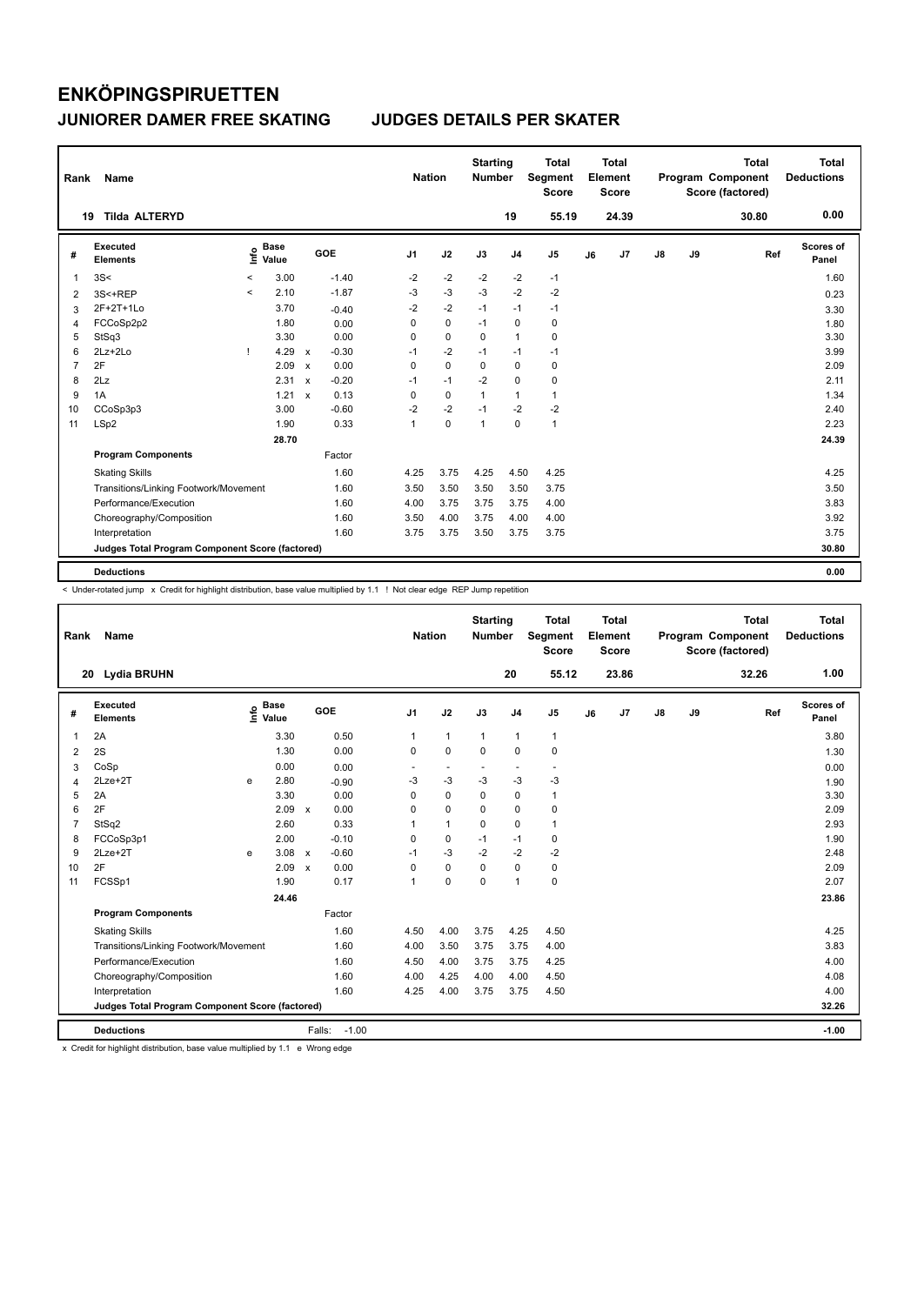| Rank           | Name                                            |      |                      |              |                   | <b>Nation</b>  |                          | <b>Starting</b><br><b>Number</b> |                | Total<br>Segment<br><b>Score</b> |    | <b>Total</b><br>Element<br><b>Score</b> |               |    | <b>Total</b><br>Program Component<br>Score (factored) | <b>Total</b><br><b>Deductions</b> |
|----------------|-------------------------------------------------|------|----------------------|--------------|-------------------|----------------|--------------------------|----------------------------------|----------------|----------------------------------|----|-----------------------------------------|---------------|----|-------------------------------------------------------|-----------------------------------|
| 21             | Danielle KRISTENSSON                            |      |                      |              |                   |                |                          |                                  | 9              | 54.22                            |    | 28.29                                   |               |    | 26.93                                                 | 1.00                              |
| #              | Executed<br><b>Elements</b>                     | ١nfo | <b>Base</b><br>Value |              | GOE               | J <sub>1</sub> | J2                       | J3                               | J <sub>4</sub> | J <sub>5</sub>                   | J6 | J7                                      | $\mathsf{J}8$ | J9 | Ref                                                   | Scores of<br>Panel                |
| 1              | $2Lz+2T+2Lo$                                    |      | 5.20                 |              | 0.30              | 1              | $\mathbf 0$              | $\mathbf{1}$                     | $\mathbf{1}$   | $\mathbf{1}$                     |    |                                         |               |    |                                                       | 5.50                              |
| 2              | 1A<<                                            | <<   | 0.00                 |              | 0.00              | ٠              | $\overline{\phantom{a}}$ | $\overline{a}$                   |                | $\overline{\phantom{a}}$         |    |                                         |               |    |                                                       | 0.00                              |
| 3              | 3Lo<<                                           | <<   | 1.80                 |              | $-0.90$           | -3             | -3                       | -3                               | -3             | -3                               |    |                                         |               |    |                                                       | 0.90                              |
| 4              | 2F                                              | -1   | 1.90                 |              | $-0.80$           | $-3$           | $-3$                     | $-3$                             | $-2$           | $-2$                             |    |                                         |               |    |                                                       | 1.10                              |
| 5              | FSSp4                                           |      | 3.00                 |              | 0.50              | 0              | $\mathbf{1}$             | $\mathbf{1}$                     | $\mathbf{1}$   | $\mathbf{1}$                     |    |                                         |               |    |                                                       | 3.50                              |
| 6              | StSq3                                           |      | 3.30                 |              | 0.00              | $-1$           | $\mathbf 0$              | $\mathbf 0$                      | $\mathbf 0$    | 0                                |    |                                         |               |    |                                                       | 3.30                              |
| $\overline{7}$ | $2Fe+2T$                                        | e    | 2.97                 | $\mathsf{x}$ | $-0.60$           | $-2$           | $-2$                     | $-2$                             | $-2$           | $-1$                             |    |                                         |               |    |                                                       | 2.37                              |
| 8              | CCoSp3p4                                        |      | 3.50                 |              | 0.00              | 0              | $\mathbf{1}$             | $\Omega$                         | $\mathbf 0$    | $-1$                             |    |                                         |               |    |                                                       | 3.50                              |
| 9              | $2S+2Lo$                                        |      | 3.41                 | $\mathsf{x}$ | $-0.60$           | $-2$           | $-2$                     | $-2$                             | $-2$           | $-2$                             |    |                                         |               |    |                                                       | 2.81                              |
| 10             | 2Lz                                             |      | 2.31                 | $\mathbf{x}$ | 0.00              | 0              | $\mathbf 0$              | $\Omega$                         | $\mathbf{1}$   | 0                                |    |                                         |               |    |                                                       | 2.31                              |
| 11             | FCCoSp3p3                                       |      | 3.00                 |              | 0.00              | 0              | $-1$                     | $\Omega$                         | $\mathbf 0$    | $\mathsf 0$                      |    |                                         |               |    |                                                       | 3.00                              |
|                |                                                 |      | 30.39                |              |                   |                |                          |                                  |                |                                  |    |                                         |               |    |                                                       | 28.29                             |
|                | <b>Program Components</b>                       |      |                      |              | Factor            |                |                          |                                  |                |                                  |    |                                         |               |    |                                                       |                                   |
|                | <b>Skating Skills</b>                           |      |                      |              | 1.60              | 3.25           | 3.50                     | 3.75                             | 4.00           | 3.75                             |    |                                         |               |    |                                                       | 3.67                              |
|                | Transitions/Linking Footwork/Movement           |      |                      |              | 1.60              | 3.00           | 3.25                     | 3.25                             | 3.50           | 3.00                             |    |                                         |               |    |                                                       | 3.17                              |
|                | Performance/Execution                           |      |                      |              | 1.60              | 3.25           | 3.50                     | 3.25                             | 3.75           | 3.25                             |    |                                         |               |    |                                                       | 3.33                              |
|                | Choreography/Composition                        |      |                      |              | 1.60              | 3.25           | 3.75                     | 3.50                             | 3.75           | 3.50                             |    |                                         |               |    |                                                       | 3.58                              |
|                | Interpretation                                  |      |                      |              | 1.60              | 3.00           | 3.25                     | 3.00                             | 3.25           | 3.00                             |    |                                         |               |    |                                                       | 3.08                              |
|                | Judges Total Program Component Score (factored) |      |                      |              |                   |                |                          |                                  |                |                                  |    |                                         |               |    |                                                       | 26.93                             |
|                | <b>Deductions</b>                               |      |                      |              | $-1.00$<br>Falls: |                |                          |                                  |                |                                  |    |                                         |               |    |                                                       | $-1.00$                           |

<< Downgraded jump x Credit for highlight distribution, base value multiplied by 1.1 e Wrong edge ! Not clear edge

| Rank           | Name                                            |      |                      |                           |         | <b>Nation</b>  |             | <b>Starting</b><br><b>Number</b> |                | <b>Total</b><br><b>Segment</b><br><b>Score</b> |    | <b>Total</b><br>Element<br><b>Score</b> |               |    | <b>Total</b><br>Program Component<br>Score (factored) | <b>Total</b><br><b>Deductions</b> |
|----------------|-------------------------------------------------|------|----------------------|---------------------------|---------|----------------|-------------|----------------------------------|----------------|------------------------------------------------|----|-----------------------------------------|---------------|----|-------------------------------------------------------|-----------------------------------|
|                | <b>Tilde FREIHOLTZ</b><br>22                    |      |                      |                           |         |                |             |                                  | 10             | 53.34                                          |    | 26.14                                   |               |    | 27.20                                                 | 0.00                              |
| #              | Executed<br><b>Elements</b>                     | lnfo | <b>Base</b><br>Value |                           | GOE     | J <sub>1</sub> | J2          | J3                               | J <sub>4</sub> | J <sub>5</sub>                                 | J6 | J7                                      | $\mathsf{J}8$ | J9 | Ref                                                   | <b>Scores of</b><br>Panel         |
| 1              | 2Lz+2T+2T                                       |      | 4.70                 |                           | 0.00    | $\mathbf 0$    | $\mathbf 0$ | $\mathbf 0$                      | $\mathbf 0$    | $\pmb{0}$                                      |    |                                         |               |    |                                                       | 4.70                              |
| 2              | 2S                                              |      | 1.30                 |                           | 0.00    | 0              | 0           | 0                                | 0              | 0                                              |    |                                         |               |    |                                                       | 1.30                              |
| 3              | 1A                                              |      | 1.10                 |                           | 0.00    | 0              | $\pmb{0}$   | $\mathbf 0$                      | $\mathbf 0$    | $\pmb{0}$                                      |    |                                         |               |    |                                                       | 1.10                              |
| 4              | LSp2                                            |      | 1.90                 |                           | 0.00    | 0              | $\mathbf 0$ | $-2$                             | $\pmb{0}$      | 0                                              |    |                                         |               |    |                                                       | 1.90                              |
| 5              | 2Lo+2Lo                                         |      | 3.60                 |                           | $-0.60$ | $-2$           | $-2$        | $-2$                             | $-3$           | $-2$                                           |    |                                         |               |    |                                                       | 3.00                              |
| 6              | FCSp2                                           |      | 2.30                 |                           | 0.00    | $\mathbf 0$    | $\mathbf 0$ | $\Omega$                         | $\mathbf 0$    | 0                                              |    |                                         |               |    |                                                       | 2.30                              |
| $\overline{7}$ | 2Lz                                             |      | 2.31                 | $\boldsymbol{\mathsf{x}}$ | 0.00    | 0              | $\pmb{0}$   | $\mathbf{1}$                     | $\mathbf 0$    | 0                                              |    |                                         |               |    |                                                       | 2.31                              |
| 8              | 2Fe                                             | e    | 1.54                 | $\boldsymbol{\mathsf{x}}$ | $-0.60$ | $-2$           | $-2$        | $-2$                             | $-2$           | $-2$                                           |    |                                         |               |    |                                                       | 0.94                              |
| 9              | StSq3                                           |      | 3.30                 |                           | 0.00    | 0              | $\mathbf 0$ | $\mathbf 0$                      | $\mathbf 0$    | 0                                              |    |                                         |               |    |                                                       | 3.30                              |
| 10             | 2F                                              |      | 2.09                 | $\mathsf{x}$              | $-0.30$ | $-1$           | $-1$        | $-1$                             | $-1$           | $-1$                                           |    |                                         |               |    |                                                       | 1.79                              |
| 11             | CCoSp3p4                                        |      | 3.50                 |                           | 0.00    | $\mathbf 0$    | $\mathbf 0$ | $\pmb{0}$                        | $-1$           | $\pmb{0}$                                      |    |                                         |               |    |                                                       | 3.50                              |
|                |                                                 |      | 27.64                |                           |         |                |             |                                  |                |                                                |    |                                         |               |    |                                                       | 26.14                             |
|                | <b>Program Components</b>                       |      |                      |                           | Factor  |                |             |                                  |                |                                                |    |                                         |               |    |                                                       |                                   |
|                | <b>Skating Skills</b>                           |      |                      |                           | 1.60    | 3.50           | 3.50        | 4.00                             | 4.00           | 3.75                                           |    |                                         |               |    |                                                       | 3.75                              |
|                | Transitions/Linking Footwork/Movement           |      |                      |                           | 1.60    | 3.25           | 3.00        | 3.75                             | 3.75           | 3.00                                           |    |                                         |               |    |                                                       | 3.33                              |
|                | Performance/Execution                           |      |                      |                           | 1.60    | 3.25           | 3.25        | 4.00                             | 3.75           | 3.00                                           |    |                                         |               |    |                                                       | 3.42                              |
|                | Choreography/Composition                        |      |                      |                           | 1.60    | 3.00           | 3.50        | 3.75                             | 3.50           | 3.00                                           |    |                                         |               |    |                                                       | 3.33                              |
|                | Interpretation                                  |      |                      |                           | 1.60    | 2.75           | 3.25        | 3.75                             | 3.25           | 3.00                                           |    |                                         |               |    |                                                       | 3.17                              |
|                | Judges Total Program Component Score (factored) |      |                      |                           |         |                |             |                                  |                |                                                |    |                                         |               |    |                                                       | 27.20                             |
|                | <b>Deductions</b>                               |      |                      |                           |         |                |             |                                  |                |                                                |    |                                         |               |    |                                                       | 0.00                              |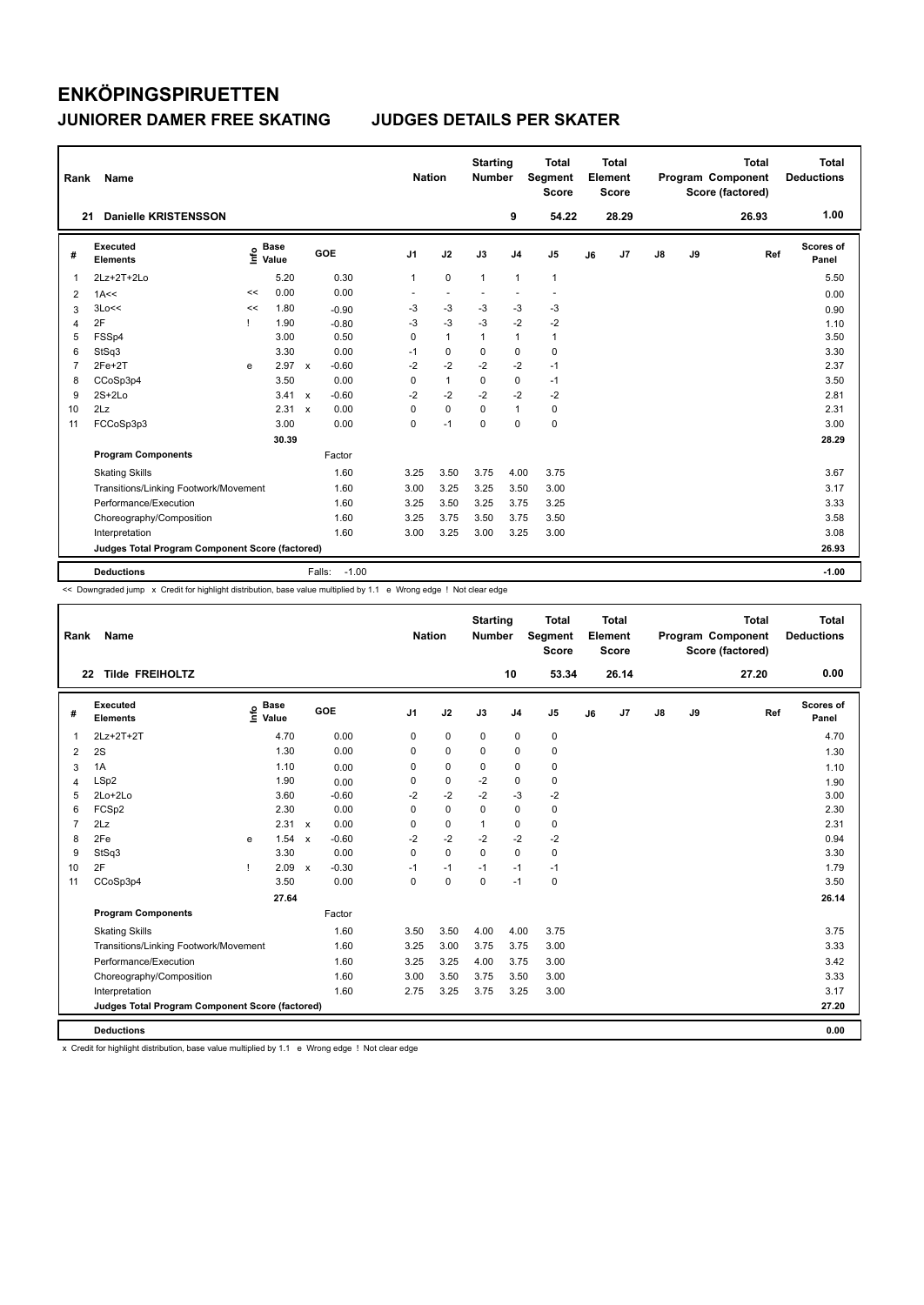| Rank | Name                                            |                                  |              |         | <b>Nation</b>  |             | <b>Starting</b><br><b>Number</b> |                | <b>Total</b><br>Segment<br><b>Score</b> |    | Total<br>Element<br><b>Score</b> |               |    | <b>Total</b><br>Program Component<br>Score (factored) | Total<br><b>Deductions</b> |
|------|-------------------------------------------------|----------------------------------|--------------|---------|----------------|-------------|----------------------------------|----------------|-----------------------------------------|----|----------------------------------|---------------|----|-------------------------------------------------------|----------------------------|
|      | Josefin FLOMÉN<br>23                            |                                  |              |         |                |             |                                  | 22             | 52.94                                   |    | 25.68                            |               |    | 28.26                                                 | 1.00                       |
| #    | <b>Executed</b><br><b>Elements</b>              | <b>Base</b><br>e Base<br>⊆ Value |              | GOE     | J <sub>1</sub> | J2          | J3                               | J <sub>4</sub> | J <sub>5</sub>                          | J6 | J7                               | $\mathsf{J}8$ | J9 | Ref                                                   | Scores of<br>Panel         |
| 1    | 2F                                              | 1.90                             |              | 0.00    | 0              | 0           | $\mathbf{1}$                     | 0              | 0                                       |    |                                  |               |    |                                                       | 1.90                       |
| 2    | 2A                                              | 3.30                             |              | $-1.33$ | -3             | $-3$        | $-2$                             | $-2$           | $-3$                                    |    |                                  |               |    |                                                       | 1.97                       |
| 3    | $2Lz+2T$                                        | 3.40                             |              | 0.00    | 0              | $\mathbf 0$ | 1                                | 0              | 0                                       |    |                                  |               |    |                                                       | 3.40                       |
| 4    | FSSp3                                           | 2.60                             |              | 0.00    | 0              | $\mathbf 0$ | $\mathbf 0$                      | $\mathbf 0$    | $-2$                                    |    |                                  |               |    |                                                       | 2.60                       |
| 5    | 2A                                              | 3.30                             |              | $-1.50$ | $-3$           | $-3$        | $-3$                             | $-2$           | $-3$                                    |    |                                  |               |    |                                                       | 1.80                       |
| 6    | 2Lo+2Lo                                         | 3.60                             |              | $-0.60$ | $-2$           | $-1$        | $-2$                             | $-2$           | $-2$                                    |    |                                  |               |    |                                                       | 3.00                       |
| 7    | 2S                                              | 1.43                             | $\mathsf{x}$ | 0.00    | 0              | $\mathbf 0$ | $\mathbf 0$                      | $\mathbf 0$    | $\pmb{0}$                               |    |                                  |               |    |                                                       | 1.43                       |
| 8    | CCoSp3p3                                        | 3.00                             |              | 0.17    | 0              | $\Omega$    | 1                                | $\overline{1}$ | $\pmb{0}$                               |    |                                  |               |    |                                                       | 3.17                       |
| 9    | 2Lz                                             | 2.31                             | $\mathbf{x}$ | $-0.90$ | $-3$           | $-3$        | $-3$                             | $-3$           | $-3$                                    |    |                                  |               |    |                                                       | 1.41                       |
| 10   | StSq2                                           | 2.60                             |              | 0.00    | 0              | $\mathbf 0$ | $\Omega$                         | 0              | $-1$                                    |    |                                  |               |    |                                                       | 2.60                       |
| 11   | LSp3                                            | 2.40                             |              | 0.00    | 0              | $\mathbf 0$ | 0                                | $\mathbf 0$    | $\pmb{0}$                               |    |                                  |               |    |                                                       | 2.40                       |
|      |                                                 | 29.84                            |              |         |                |             |                                  |                |                                         |    |                                  |               |    |                                                       | 25.68                      |
|      | <b>Program Components</b>                       |                                  |              | Factor  |                |             |                                  |                |                                         |    |                                  |               |    |                                                       |                            |
|      | <b>Skating Skills</b>                           |                                  |              | 1.60    | 3.50           | 3.75        | 4.00                             | 4.25           | 3.50                                    |    |                                  |               |    |                                                       | 3.75                       |
|      | Transitions/Linking Footwork/Movement           |                                  |              | 1.60    | 2.75           | 3.25        | 3.75                             | 4.00           | 3.00                                    |    |                                  |               |    |                                                       | 3.33                       |
|      | Performance/Execution                           |                                  |              | 1.60    | 3.50           | 3.50        | 4.00                             | 3.75           | 3.25                                    |    |                                  |               |    |                                                       | 3.58                       |
|      | Choreography/Composition                        |                                  |              | 1.60    | 3.25           | 3.75        | 4.00                             | 3.75           | 3.25                                    |    |                                  |               |    |                                                       | 3.58                       |
|      | Interpretation                                  |                                  |              | 1.60    | 3.25           | 3.50        | 3.75                             | 3.50           | 3.00                                    |    |                                  |               |    |                                                       | 3.42                       |
|      | Judges Total Program Component Score (factored) |                                  |              |         |                |             |                                  |                |                                         |    |                                  |               |    |                                                       | 28.26                      |
|      | <b>Deductions</b>                               |                                  | Falls:       | $-1.00$ |                |             |                                  |                |                                         |    |                                  |               |    |                                                       | $-1.00$                    |

x Credit for highlight distribution, base value multiplied by 1.1

| Rank           | Name                                            |      |                      |              |            |                | <b>Nation</b> | <b>Starting</b><br><b>Number</b> |                | <b>Total</b><br>Segment<br><b>Score</b> |    | <b>Total</b><br>Element<br><b>Score</b> |               |    | <b>Total</b><br>Program Component<br>Score (factored) |     | <b>Total</b><br><b>Deductions</b> |
|----------------|-------------------------------------------------|------|----------------------|--------------|------------|----------------|---------------|----------------------------------|----------------|-----------------------------------------|----|-----------------------------------------|---------------|----|-------------------------------------------------------|-----|-----------------------------------|
| 24             | <b>Ebba LINDEVRET</b>                           |      |                      |              |            |                |               |                                  | 6              | 52.57                                   |    | 23.11                                   |               |    | 29.46                                                 |     | 0.00                              |
| #              | Executed<br><b>Elements</b>                     | Info | <b>Base</b><br>Value |              | <b>GOE</b> | J <sub>1</sub> | J2            | J3                               | J <sub>4</sub> | J5                                      | J6 | J7                                      | $\mathsf{J}8$ | J9 |                                                       | Ref | Scores of<br>Panel                |
| $\mathbf{1}$   | 2Fe+2T+1Lo                                      | e    | 3.20                 |              | $-0.60$    | $-2$           | $-2$          | $-2$                             | $-2$           | $-2$                                    |    |                                         |               |    |                                                       |     | 2.60                              |
| 2              | 1A                                              |      | 1.10                 |              | 0.00       | $\Omega$       | 0             | $\mathbf{1}$                     | 0              | 0                                       |    |                                         |               |    |                                                       |     | 1.10                              |
| 3              | FSSp3                                           |      | 2.60                 |              | 0.17       | $\Omega$       | $\mathbf 0$   | $\mathbf{1}$                     | $\mathbf{1}$   | 0                                       |    |                                         |               |    |                                                       |     | 2.77                              |
| $\overline{4}$ | 2S                                              |      | 1.30                 |              | 0.00       | 0              | $\mathbf 0$   | $\Omega$                         | $\mathbf 0$    | 0                                       |    |                                         |               |    |                                                       |     | 1.30                              |
| 5              | LSp1                                            |      | 1.50                 |              | $-0.30$    | $-1$           | $-1$          | $\Omega$                         | $-1$           | $-1$                                    |    |                                         |               |    |                                                       |     | 1.20                              |
| 6              | $2Lz+1Lo$                                       |      | 2.86                 | $\mathsf{x}$ | $-0.20$    | $-1$           | $-1$          | $-1$                             | $\Omega$       | 0                                       |    |                                         |               |    |                                                       |     | 2.66                              |
| 7              | $2Fe+2T$                                        | e    | 2.97                 | $\mathbf{x}$ | $-0.50$    | $-2$           | $-2$          | $-1$                             | $-2$           | $-1$                                    |    |                                         |               |    |                                                       |     | 2.47                              |
| 8              | StSq2                                           |      | 2.60                 |              | 0.17       | $\Omega$       | $\mathbf 0$   | 0                                | $\mathbf{1}$   | 1                                       |    |                                         |               |    |                                                       |     | 2.77                              |
| 9              | 2S                                              |      | 1.43                 | $\mathsf{x}$ | 0.00       | 0              | $\mathbf 0$   | 0                                | $\Omega$       | 0                                       |    |                                         |               |    |                                                       |     | 1.43                              |
| 10             | 2Lz                                             |      | 2.31                 | $\mathsf{x}$ | 0.10       | $\Omega$       | $\mathbf 0$   | $\mathbf{1}$                     | $\Omega$       | 1                                       |    |                                         |               |    |                                                       |     | 2.41                              |
| 11             | CCoSp3p2                                        |      | 2.50                 |              | $-0.10$    | $-1$           | $-1$          | $\mathbf{1}$                     | $\Omega$       | 0                                       |    |                                         |               |    |                                                       |     | 2.40                              |
|                |                                                 |      | 24.37                |              |            |                |               |                                  |                |                                         |    |                                         |               |    |                                                       |     | 23.11                             |
|                | <b>Program Components</b>                       |      |                      |              | Factor     |                |               |                                  |                |                                         |    |                                         |               |    |                                                       |     |                                   |
|                | <b>Skating Skills</b>                           |      |                      |              | 1.60       | 3.50           | 3.50          | 4.00                             | 4.00           | 4.00                                    |    |                                         |               |    |                                                       |     | 3.83                              |
|                | Transitions/Linking Footwork/Movement           |      |                      |              | 1.60       | 3.25           | 3.50          | 3.75                             | 3.50           | 3.50                                    |    |                                         |               |    |                                                       |     | 3.50                              |
|                | Performance/Execution                           |      |                      |              | 1.60       | 3.50           | 3.75          | 4.25                             | 4.00           | 3.50                                    |    |                                         |               |    |                                                       |     | 3.75                              |
|                | Choreography/Composition                        |      |                      |              | 1.60       | 3.00           | 3.75          | 4.00                             | 4.00           | 3.50                                    |    |                                         |               |    |                                                       |     | 3.75                              |
|                | Interpretation                                  |      |                      |              | 1.60       | 3.25           | 3.50          | 4.25                             | 3.75           | 3.50                                    |    |                                         |               |    |                                                       |     | 3.58                              |
|                | Judges Total Program Component Score (factored) |      |                      |              |            |                |               |                                  |                |                                         |    |                                         |               |    |                                                       |     | 29.46                             |
|                | <b>Deductions</b>                               |      |                      |              |            |                |               |                                  |                |                                         |    |                                         |               |    |                                                       |     | 0.00                              |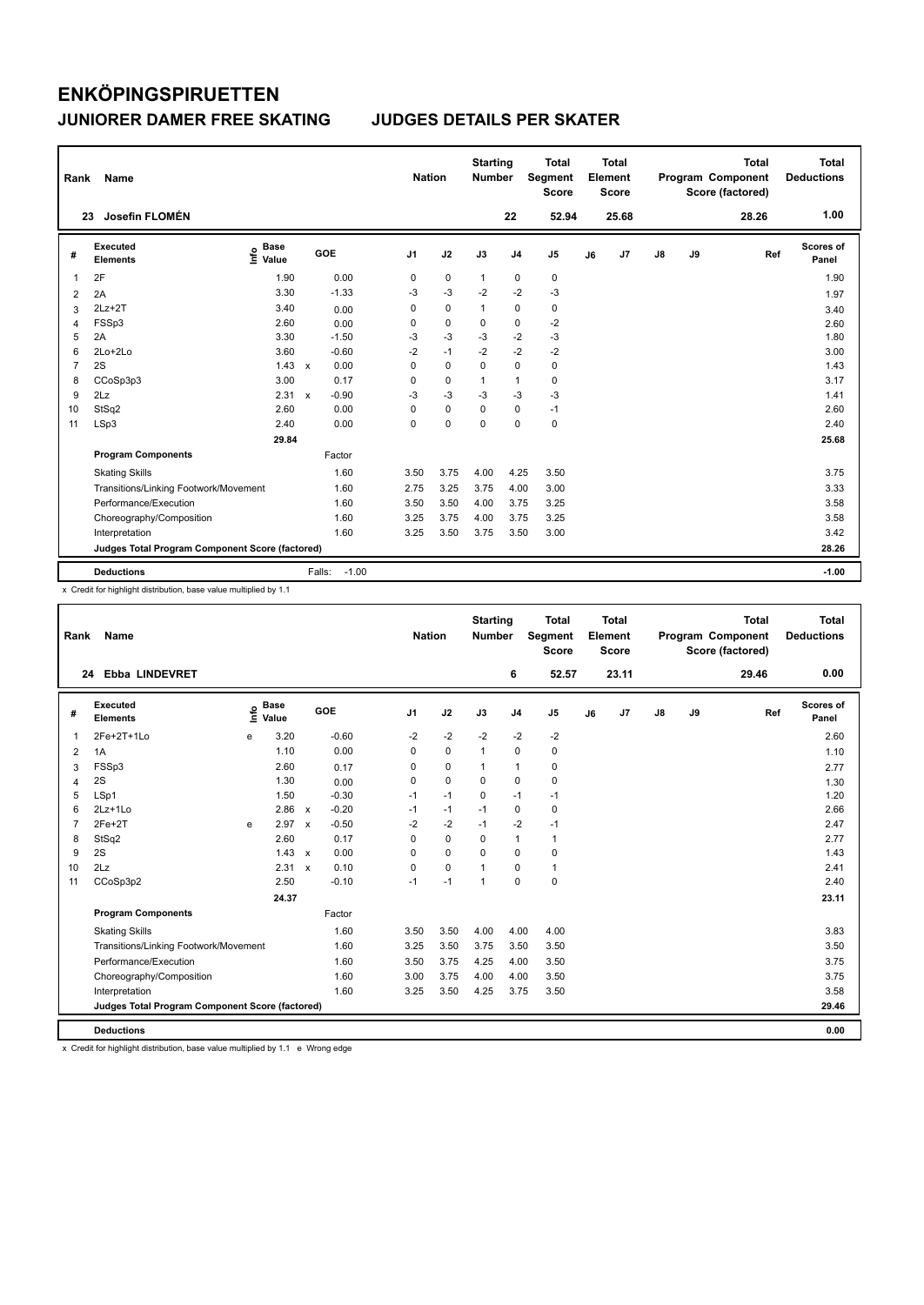| Rank           | Name                                            |      |                      |                           |                   | <b>Nation</b>  |              | <b>Starting</b><br><b>Number</b> |                | Total<br>Segment<br><b>Score</b> |    | <b>Total</b><br>Element<br><b>Score</b> |               |    | <b>Total</b><br>Program Component<br>Score (factored) | <b>Total</b><br><b>Deductions</b> |
|----------------|-------------------------------------------------|------|----------------------|---------------------------|-------------------|----------------|--------------|----------------------------------|----------------|----------------------------------|----|-----------------------------------------|---------------|----|-------------------------------------------------------|-----------------------------------|
|                | Sigrid BRUNÉR<br>25                             |      |                      |                           |                   |                |              |                                  | 1              | 50.89                            |    | 26.68                                   |               |    | 25.21                                                 | 1.00                              |
| #              | Executed<br><b>Elements</b>                     | ١nfo | <b>Base</b><br>Value |                           | GOE               | J <sub>1</sub> | J2           | J3                               | J <sub>4</sub> | J <sub>5</sub>                   | J6 | J7                                      | $\mathsf{J}8$ | J9 | Ref                                                   | Scores of<br>Panel                |
| 1              | 2F                                              |      | 1.90                 |                           | 0.00              | 0              | $\mathbf 0$  | 0                                | $\pmb{0}$      | 0                                |    |                                         |               |    |                                                       | 1.90                              |
| 2              | 2A<<                                            | <<   | 1.10                 |                           | $-0.47$           | $-3$           | $-3$         | $-2$                             | $-2$           | $-2$                             |    |                                         |               |    |                                                       | 0.63                              |
| 3              | 2Lze+2T+2Lo                                     | e    | 4.60                 |                           | $-0.90$           | -3             | $-3$         | $-3$                             | $-3$           | $-3$                             |    |                                         |               |    |                                                       | 3.70                              |
| 4              | LSp3                                            |      | 2.40                 |                           | 0.17              | 0              | $\mathbf 0$  | $\mathbf{1}$                     | $\mathbf{1}$   | 0                                |    |                                         |               |    |                                                       | 2.57                              |
| 5              | 2S                                              |      | 1.30                 |                           | 0.00              | 0              | $\mathbf 0$  | 0                                | 0              | $-1$                             |    |                                         |               |    |                                                       | 1.30                              |
| 6              | $2F+2Lo$                                        |      | 4.07                 | $\mathbf{x}$              | 0.00              | 0              | $-1$         | 0                                | $\mathbf 0$    | 0                                |    |                                         |               |    |                                                       | 4.07                              |
| $\overline{7}$ | 2S                                              |      | 1.43                 | $\mathbf x$               | $-0.40$           | $-2$           | $-3$         | $-2$                             | $-2$           | $-2$                             |    |                                         |               |    |                                                       | 1.03                              |
| 8              | CCoSp3p3                                        |      | 3.00                 |                           | 0.50              | 1              | $\mathbf{1}$ | $\Omega$                         | $\mathbf{1}$   | $\mathbf{1}$                     |    |                                         |               |    |                                                       | 3.50                              |
| 9              | StSq2                                           |      | 2.60                 |                           | 0.00              | 0              | 0            | 0                                | $-1$           | 0                                |    |                                         |               |    |                                                       | 2.60                              |
| 10             | $2Lze+2T$                                       | e    | 3.08                 | $\boldsymbol{\mathsf{x}}$ | $-0.60$           | $-2$           | $-2$         | $-2$                             | $-2$           | $-2$                             |    |                                         |               |    |                                                       | 2.48                              |
| 11             | FSSp4                                           |      | 3.00                 |                           | $-0.10$           | $\Omega$       | $\mathbf 0$  | $\mathbf 0$                      | $-1$           | $-1$                             |    |                                         |               |    |                                                       | 2.90                              |
|                |                                                 |      | 28.48                |                           |                   |                |              |                                  |                |                                  |    |                                         |               |    |                                                       | 26.68                             |
|                | <b>Program Components</b>                       |      |                      |                           | Factor            |                |              |                                  |                |                                  |    |                                         |               |    |                                                       |                                   |
|                | <b>Skating Skills</b>                           |      |                      |                           | 1.60              | 3.25           | 3.25         | 3.50                             | 3.50           | 3.75                             |    |                                         |               |    |                                                       | 3.42                              |
|                | Transitions/Linking Footwork/Movement           |      |                      |                           | 1.60              | 3.00           | 2.75         | 3.00                             | 2.75           | 3.00                             |    |                                         |               |    |                                                       | 2.92                              |
|                | Performance/Execution                           |      |                      |                           | 1.60              | 3.25           | 3.50         | 3.25                             | 3.25           | 3.25                             |    |                                         |               |    |                                                       | 3.25                              |
|                | Choreography/Composition                        |      |                      |                           | 1.60              | 3.25           | 3.50         | 2.75                             | 3.25           | 3.25                             |    |                                         |               |    |                                                       | 3.25                              |
|                | Interpretation                                  |      |                      |                           | 1.60              | 2.75           | 3.25         | 2.75                             | 3.00           | 3.00                             |    |                                         |               |    |                                                       | 2.92                              |
|                | Judges Total Program Component Score (factored) |      |                      |                           |                   |                |              |                                  |                |                                  |    |                                         |               |    |                                                       | 25.21                             |
|                | <b>Deductions</b>                               |      |                      |                           | $-1.00$<br>Falls: |                |              |                                  |                |                                  |    |                                         |               |    |                                                       | $-1.00$                           |

<< Downgraded jump x Credit for highlight distribution, base value multiplied by 1.1 e Wrong edge

| Rank           | Name                                            |      |                      |              |                   | <b>Nation</b>  |             | <b>Starting</b><br><b>Number</b> |                | <b>Total</b><br>Segment<br><b>Score</b> |    | <b>Total</b><br>Element<br><b>Score</b> |               |    | <b>Total</b><br>Program Component<br>Score (factored) |     | <b>Total</b><br><b>Deductions</b> |
|----------------|-------------------------------------------------|------|----------------------|--------------|-------------------|----------------|-------------|----------------------------------|----------------|-----------------------------------------|----|-----------------------------------------|---------------|----|-------------------------------------------------------|-----|-----------------------------------|
| 26             | <b>Ellen WIDERSTRAND</b>                        |      |                      |              |                   |                |             |                                  | 8              | 50.37                                   |    | 23.09                                   |               |    | 28.28                                                 |     | 1.00                              |
| #              | Executed<br><b>Elements</b>                     | ١nfo | <b>Base</b><br>Value |              | <b>GOE</b>        | J <sub>1</sub> | J2          | J3                               | J <sub>4</sub> | J <sub>5</sub>                          | J6 | J7                                      | $\mathsf{J}8$ | J9 |                                                       | Ref | Scores of<br>Panel                |
| $\overline{1}$ | $2Fe+2T$                                        | e    | 2.70                 |              | $-0.60$           | $-2$           | $-2$        | $-1$                             | $-2$           | $-2$                                    |    |                                         |               |    |                                                       |     | 2.10                              |
| 2              | 1A                                              |      | 1.10                 |              | 0.00              | $\Omega$       | $\mathbf 0$ | 1                                | 0              | 0                                       |    |                                         |               |    |                                                       |     | 1.10                              |
| 3              | CCoSp3p3                                        |      | 3.00                 |              | 0.00              | 0              | 0           | $\Omega$                         | $\mathbf 0$    | $-1$                                    |    |                                         |               |    |                                                       |     | 3.00                              |
| 4              | 2S                                              |      | 1.30                 |              | 0.00              | 0              | 0           | 0                                | 0              | 0                                       |    |                                         |               |    |                                                       |     | 1.30                              |
| 5              | FCCoSp3p3                                       |      | 3.00                 |              | 0.00              | 0              | $\mathbf 0$ | 1                                | 0              | 0                                       |    |                                         |               |    |                                                       |     | 3.00                              |
| 6              | 2Lz                                             |      | 2.31                 | $\mathsf{x}$ | $-0.90$           | $-3$           | $-3$        | $-3$                             | $-3$           | $-3$                                    |    |                                         |               |    |                                                       |     | 1.41                              |
| $\overline{7}$ | 2Fe+1T+1Lo                                      | e    | 2.53                 | $\mathsf{x}$ | $-0.60$           | $-2$           | $-2$        | $-2$                             | $-2$           | $-2$                                    |    |                                         |               |    |                                                       |     | 1.93                              |
| 8              | 2Lz                                             |      | 2.31                 | $\mathsf{x}$ | 0.00              | 0              | $\mathbf 0$ | $\Omega$                         | 0              | 0                                       |    |                                         |               |    |                                                       |     | 2.31                              |
| 9              | $2S+2Lo$                                        |      | 3.41                 | $\mathsf{x}$ | $-0.10$           | $\Omega$       | $-1$        | $\Omega$                         | 0              | $-1$                                    |    |                                         |               |    |                                                       |     | 3.31                              |
| 10             | LSpB                                            |      | 1.20                 |              | 0.00              | $\Omega$       | $\mathbf 0$ | $\Omega$                         | $\Omega$       | 0                                       |    |                                         |               |    |                                                       |     | 1.20                              |
| 11             | StSq2                                           |      | 2.60                 |              | $-0.17$           | $\Omega$       | $\mathbf 0$ | $-1$                             | $\Omega$       | $-1$                                    |    |                                         |               |    |                                                       |     | 2.43                              |
|                |                                                 |      | 25.46                |              |                   |                |             |                                  |                |                                         |    |                                         |               |    |                                                       |     | 23.09                             |
|                | <b>Program Components</b>                       |      |                      |              | Factor            |                |             |                                  |                |                                         |    |                                         |               |    |                                                       |     |                                   |
|                | <b>Skating Skills</b>                           |      |                      |              | 1.60              | 3.50           | 3.75        | 3.75                             | 3.75           | 3.50                                    |    |                                         |               |    |                                                       |     | 3.67                              |
|                | Transitions/Linking Footwork/Movement           |      |                      |              | 1.60              | 3.25           | 3.50        | 3.50                             | 3.50           | 3.25                                    |    |                                         |               |    |                                                       |     | 3.42                              |
|                | Performance/Execution                           |      |                      |              | 1.60              | 3.50           | 3.75        | 3.75                             | 3.75           | 3.50                                    |    |                                         |               |    |                                                       |     | 3.67                              |
|                | Choreography/Composition                        |      |                      |              | 1.60              | 3.50           | 3.50        | 3.50                             | 3.75           | 3.00                                    |    |                                         |               |    |                                                       |     | 3.50                              |
|                | Interpretation                                  |      |                      |              | 1.60              | 3.25           | 3.50        | 3.50                             | 3.75           | 3.00                                    |    |                                         |               |    |                                                       |     | 3.42                              |
|                | Judges Total Program Component Score (factored) |      |                      |              |                   |                |             |                                  |                |                                         |    |                                         |               |    |                                                       |     | 28.28                             |
|                | <b>Deductions</b>                               |      |                      |              | $-1.00$<br>Falls: |                |             |                                  |                |                                         |    |                                         |               |    |                                                       |     | $-1.00$                           |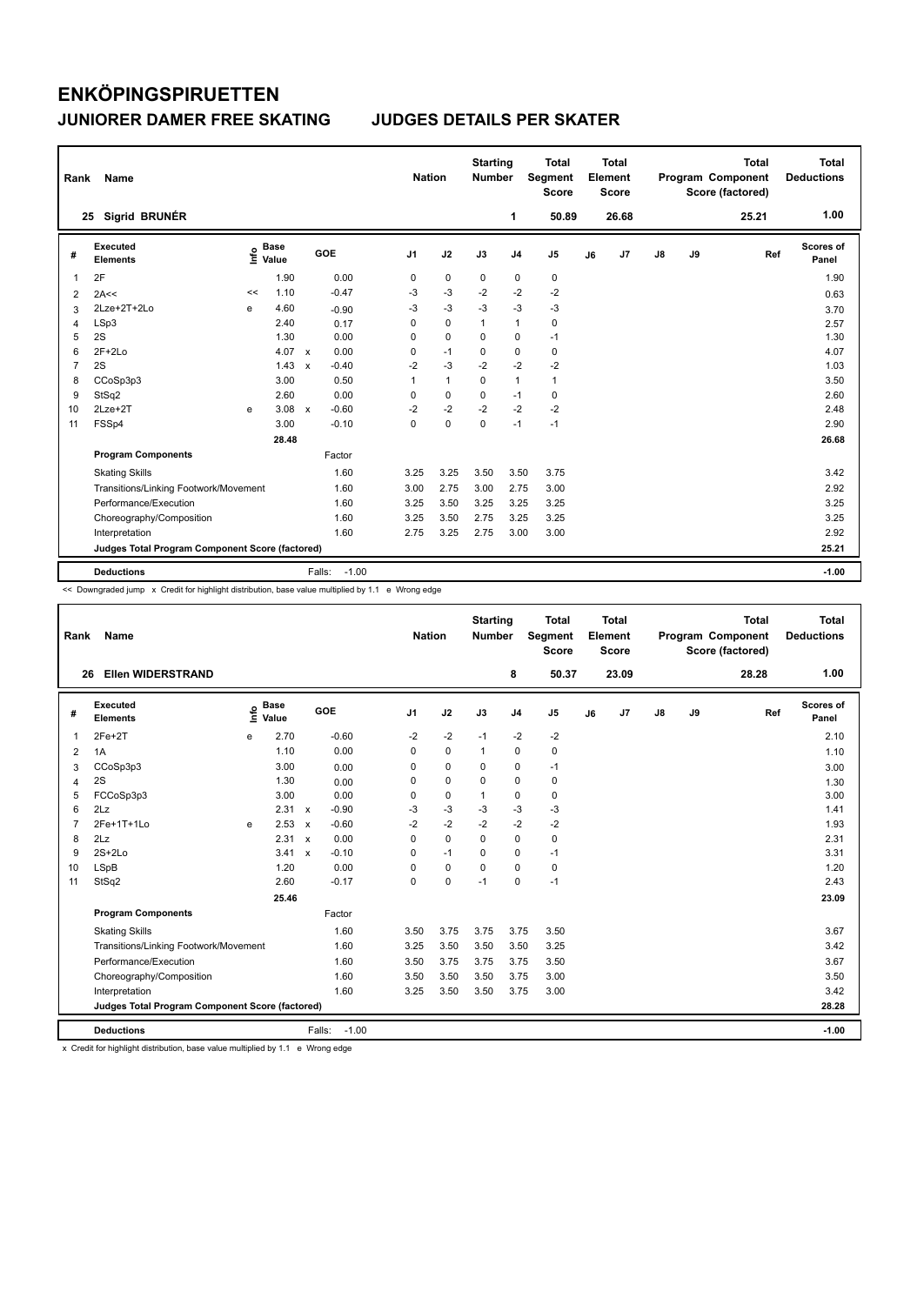| Rank           | Name<br>27                                      |         |                      |                           |                   |                | <b>Nation</b> |                | <b>Starting</b><br><b>Number</b> | <b>Total</b><br>Segment<br><b>Score</b> |    | <b>Total</b><br>Element<br><b>Score</b> |               |    | <b>Total</b><br>Program Component<br>Score (factored) | <b>Total</b><br><b>Deductions</b> |
|----------------|-------------------------------------------------|---------|----------------------|---------------------------|-------------------|----------------|---------------|----------------|----------------------------------|-----------------------------------------|----|-----------------------------------------|---------------|----|-------------------------------------------------------|-----------------------------------|
|                | <b>Mikaela SEGER</b>                            |         |                      |                           |                   |                |               |                | 3                                | 49.17                                   |    | 21.63                                   |               |    | 28.54                                                 | 1.00                              |
| #              | Executed<br><b>Elements</b>                     | ۴۵      | <b>Base</b><br>Value |                           | GOE               | J <sub>1</sub> | J2            | J3             | J <sub>4</sub>                   | J <sub>5</sub>                          | J6 | J <sub>7</sub>                          | $\mathsf{J}8$ | J9 | Ref                                                   | Scores of<br>Panel                |
| 1              | $2F+2T$                                         |         | 3.20                 |                           | 0.00              | 0              | $\mathbf 0$   | $\mathbf 0$    | $\pmb{0}$                        | $-1$                                    |    |                                         |               |    |                                                       | 3.20                              |
| 2              | 1A                                              |         | 1.10                 |                           | 0.00              | 0              | $\mathbf 0$   | $\Omega$       | $\mathbf 0$                      | $\pmb{0}$                               |    |                                         |               |    |                                                       | 1.10                              |
| 3              | LSp2                                            |         | 1.90                 |                           | 0.33              | 0              | $\mathbf{1}$  | $\mathbf{1}$   | $\mathbf{1}$                     | 0                                       |    |                                         |               |    |                                                       | 2.23                              |
| 4              | 2Lze+2T                                         | e       | 2.80                 |                           | $-0.60$           | $-2$           | $-2$          | $-2$           | $-2$                             | $-2$                                    |    |                                         |               |    |                                                       | 2.20                              |
| 5              | 2S                                              |         | 1.30                 |                           | 0.00              | 0              | $\mathbf 0$   | 0              | 0                                | $-1$                                    |    |                                         |               |    |                                                       | 1.30                              |
| 6              | StSq2                                           |         | 2.60                 |                           | 0.50              | 1              | $\mathbf{1}$  | 1              | $\mathbf{1}$                     | $\mathbf{1}$                            |    |                                         |               |    |                                                       | 3.10                              |
| $\overline{7}$ | FCSp1                                           |         | 1.90                 |                           | $-0.20$           | $-1$           | $\mathbf 0$   | 0              | $-1$                             | $-1$                                    |    |                                         |               |    |                                                       | 1.70                              |
| 8              | 2F<                                             | $\prec$ | 1.54                 | $\mathsf{x}$              | $-0.90$           | $-3$           | $-3$          | $-3$           | $-3$                             | -3                                      |    |                                         |               |    |                                                       | 0.64                              |
| 9              | 2Lo                                             |         | 1.98                 | $\boldsymbol{\mathsf{x}}$ | 0.00              | 0              | 0             | $\mathbf{1}$   | 0                                | 0                                       |    |                                         |               |    |                                                       | 1.98                              |
| 10             | CCoSp3p2                                        |         | 2.50                 |                           | 0.00              | 0              | $\mathbf 0$   | $\overline{1}$ | $\Omega$                         | 0                                       |    |                                         |               |    |                                                       | 2.50                              |
| 11             | 2Lo                                             |         | 1.98                 | $\mathsf{x}$              | $-0.30$           | $-1$           | $-1$          | $-1$           | $-1$                             | $\pmb{0}$                               |    |                                         |               |    |                                                       | 1.68                              |
|                |                                                 |         | 22.80                |                           |                   |                |               |                |                                  |                                         |    |                                         |               |    |                                                       | 21.63                             |
|                | <b>Program Components</b>                       |         |                      |                           | Factor            |                |               |                |                                  |                                         |    |                                         |               |    |                                                       |                                   |
|                | <b>Skating Skills</b>                           |         |                      |                           | 1.60              | 3.50           | 3.50          | 3.75           | 3.50                             | 3.50                                    |    |                                         |               |    |                                                       | 3.50                              |
|                | Transitions/Linking Footwork/Movement           |         |                      |                           | 1.60              | 3.25           | 3.25          | 3.75           | 3.25                             | 3.00                                    |    |                                         |               |    |                                                       | 3.25                              |
|                | Performance/Execution                           |         |                      |                           | 1.60              | 3.50           | 3.75          | 4.00           | 3.75                             | 3.00                                    |    |                                         |               |    |                                                       | 3.67                              |
|                | Choreography/Composition                        |         |                      |                           | 1.60              | 3.75           | 3.75          | 4.00           | 3.75                             | 3.25                                    |    |                                         |               |    |                                                       | 3.75                              |
|                | Interpretation                                  |         |                      |                           | 1.60              | 3.75           | 3.50          | 4.25           | 3.75                             | 3.25                                    |    |                                         |               |    |                                                       | 3.67                              |
|                | Judges Total Program Component Score (factored) |         |                      |                           |                   |                |               |                |                                  |                                         |    |                                         |               |    |                                                       | 28.54                             |
|                | <b>Deductions</b>                               |         |                      |                           | $-1.00$<br>Falls: |                |               |                |                                  |                                         |    |                                         |               |    |                                                       | $-1.00$                           |

< Under-rotated jump x Credit for highlight distribution, base value multiplied by 1.1 e Wrong edge

| Rank           | Name                                            |      |                      |                           |            | <b>Nation</b>  |                          | <b>Starting</b><br><b>Number</b> |                          | <b>Total</b><br>Segment<br><b>Score</b> |    | <b>Total</b><br>Element<br><b>Score</b> |    |    | <b>Total</b><br>Program Component<br>Score (factored) |     | <b>Total</b><br><b>Deductions</b> |
|----------------|-------------------------------------------------|------|----------------------|---------------------------|------------|----------------|--------------------------|----------------------------------|--------------------------|-----------------------------------------|----|-----------------------------------------|----|----|-------------------------------------------------------|-----|-----------------------------------|
| 28             | <b>Ildi ADOK</b>                                |      |                      |                           |            |                |                          |                                  | 12                       | 49.12                                   |    | 20.45                                   |    |    | 28.67                                                 |     | 0.00                              |
| #              | Executed<br><b>Elements</b>                     | ١nfo | <b>Base</b><br>Value |                           | <b>GOE</b> | J <sub>1</sub> | J2                       | J3                               | J <sub>4</sub>           | J <sub>5</sub>                          | J6 | J <sub>7</sub>                          | J8 | J9 |                                                       | Ref | Scores of<br>Panel                |
| $\overline{1}$ | 2A<<                                            | <<   | 1.10                 |                           | $-0.47$    | $-2$           | $-3$                     | $-2$                             | $-2$                     | $-3$                                    |    |                                         |    |    |                                                       |     | 0.63                              |
| 2              | 1S                                              |      | 0.40                 |                           | 0.00       | $\Omega$       | $\mathbf 0$              | $\Omega$                         | 0                        | 0                                       |    |                                         |    |    |                                                       |     | 0.40                              |
| 3              | 2Lz                                             |      | 2.10                 |                           | $-0.90$    | $-3$           | $-3$                     | $-3$                             | $-2$                     | $-3$                                    |    |                                         |    |    |                                                       |     | 1.20                              |
| 4              | <b>FSSp</b>                                     |      | 0.00                 |                           | 0.00       | $\sim$         | $\overline{\phantom{a}}$ | $\sim$                           | $\overline{\phantom{a}}$ | $\overline{\phantom{a}}$                |    |                                         |    |    |                                                       |     | 0.00                              |
| 5              | 2Lz+2Lo+2T                                      | т    | 5.20                 |                           | $-0.30$    | $-1$           | $-1$                     | $-1$                             | $-1$                     | $-1$                                    |    |                                         |    |    |                                                       |     | 4.90                              |
| 6              | 1A                                              |      | 1.21                 | $\boldsymbol{\mathsf{x}}$ | 0.00       | $\Omega$       | $\Omega$                 | $\Omega$                         | $\mathbf 0$              | 0                                       |    |                                         |    |    |                                                       |     | 1.21                              |
| $\overline{7}$ | LSp2                                            |      | 1.90                 |                           | 0.00       | 0              | 0                        | $\Omega$                         | 0                        | 0                                       |    |                                         |    |    |                                                       |     | 1.90                              |
| 8              | StSq3                                           |      | 3.30                 |                           | 0.00       | $\mathbf{1}$   | $\Omega$                 | $\Omega$                         | $\Omega$                 | 0                                       |    |                                         |    |    |                                                       |     | 3.30                              |
| 9              | 2F                                              |      | 2.09                 | $\mathsf{x}$              | $-0.30$    | $-1$           | $-1$                     | $-1$                             | 0                        | $-1$                                    |    |                                         |    |    |                                                       |     | 1.79                              |
| 10             | $2F+2T$                                         |      | 3.52                 | $\boldsymbol{\mathsf{x}}$ | $-0.30$    | $-1$           | $-1$                     | $-1$                             | 0                        | $-2$                                    |    |                                         |    |    |                                                       |     | 3.22                              |
| 11             | CCoSp3p1                                        |      | 2.00                 |                           | $-0.10$    | $\mathbf 0$    | $\mathbf 0$              | $-1$                             | 0                        | $-1$                                    |    |                                         |    |    |                                                       |     | 1.90                              |
|                |                                                 |      | 22.82                |                           |            |                |                          |                                  |                          |                                         |    |                                         |    |    |                                                       |     | 20.45                             |
|                | <b>Program Components</b>                       |      |                      |                           | Factor     |                |                          |                                  |                          |                                         |    |                                         |    |    |                                                       |     |                                   |
|                | <b>Skating Skills</b>                           |      |                      |                           | 1.60       | 3.50           | 3.50                     | 3.75                             | 4.00                     | 3.50                                    |    |                                         |    |    |                                                       |     | 3.58                              |
|                | Transitions/Linking Footwork/Movement           |      |                      |                           | 1.60       | 3.25           | 3.25                     | 3.75                             | 3.50                     | 3.00                                    |    |                                         |    |    |                                                       |     | 3.33                              |
|                | Performance/Execution                           |      |                      |                           | 1.60       | 3.75           | 3.50                     | 4.00                             | 3.75                     | 3.25                                    |    |                                         |    |    |                                                       |     | 3.67                              |
|                | Choreography/Composition                        |      |                      |                           | 1.60       | 3.50           | 3.75                     | 3.75                             | 4.00                     | 3.50                                    |    |                                         |    |    |                                                       |     | 3.67                              |
|                | Interpretation                                  |      |                      |                           | 1.60       | 3.50           | 3.75                     | 4.00                             | 3.75                     | 3.00                                    |    |                                         |    |    |                                                       |     | 3.67                              |
|                | Judges Total Program Component Score (factored) |      |                      |                           |            |                |                          |                                  |                          |                                         |    |                                         |    |    |                                                       |     | 28.67                             |
|                | <b>Deductions</b>                               |      |                      |                           |            |                |                          |                                  |                          |                                         |    |                                         |    |    |                                                       |     | 0.00                              |

<< Downgraded jump x Credit for highlight distribution, base value multiplied by 1.1 ! Not clear edge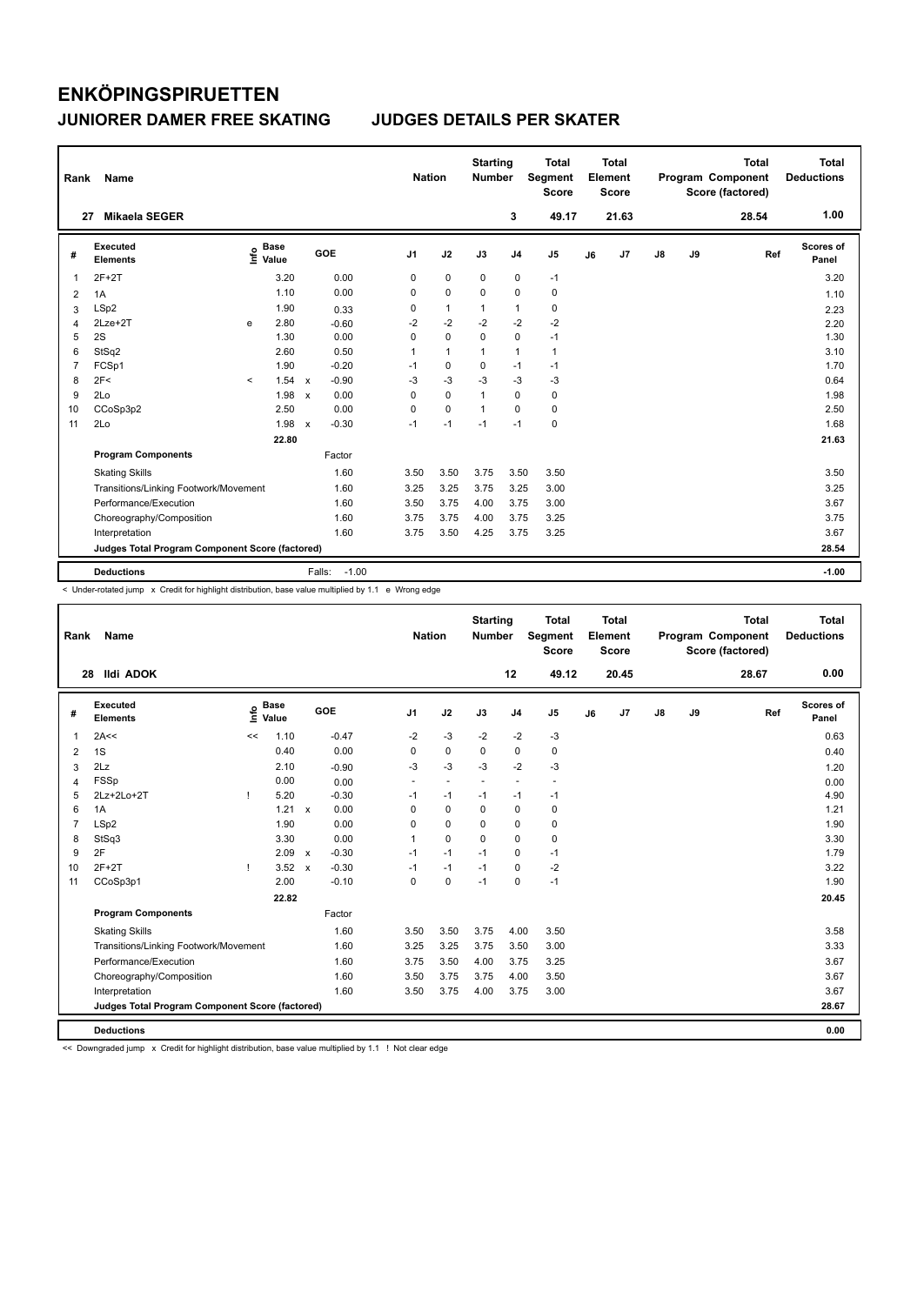| Rank           | Name                                            |         |                      |              |                   | <b>Nation</b>  |                          | <b>Starting</b><br><b>Number</b> |                          | Total<br>Segment<br><b>Score</b> |    | <b>Total</b><br>Element<br><b>Score</b> |               |    | <b>Total</b><br>Program Component<br>Score (factored) | <b>Total</b><br><b>Deductions</b> |
|----------------|-------------------------------------------------|---------|----------------------|--------------|-------------------|----------------|--------------------------|----------------------------------|--------------------------|----------------------------------|----|-----------------------------------------|---------------|----|-------------------------------------------------------|-----------------------------------|
| 29             | <b>Betty CALLNE</b>                             |         |                      |              |                   |                |                          |                                  | 18                       | 47.96                            |    | 19.09                                   |               |    | 29.87                                                 | 1.00                              |
| #              | Executed<br><b>Elements</b>                     | ١nfo    | <b>Base</b><br>Value |              | GOE               | J <sub>1</sub> | J2                       | J3                               | J <sub>4</sub>           | J <sub>5</sub>                   | J6 | J7                                      | $\mathsf{J}8$ | J9 | Ref                                                   | Scores of<br>Panel                |
| 1              | 2A                                              |         | 3.30                 |              | $-0.83$           | $-2$           | $-1$                     | $-1$                             | $-2$                     | $-2$                             |    |                                         |               |    |                                                       | 2.47                              |
| 2              | 1Lz+1Lo+2F<                                     | $\prec$ | 2.50                 |              | $-0.90$           | $-3$           | $-3$                     | $-3$                             | $-3$                     | $-3$                             |    |                                         |               |    |                                                       | 1.60                              |
| 3              | 2F                                              |         | 1.90                 |              | $-0.60$           | $-2$           | $-2$                     | $-2$                             | $-2$                     | $-2$                             |    |                                         |               |    |                                                       | 1.30                              |
| 4              | LSp4                                            |         | 2.70                 |              | 0.50              | $\mathbf{1}$   | $\mathbf{1}$             | $\mathbf{1}$                     | $\mathbf{1}$             | $\mathbf{1}$                     |    |                                         |               |    |                                                       | 3.20                              |
| 5              | 1A<<                                            | <<      | 0.00                 |              | 0.00              | $\sim$         | $\overline{\phantom{a}}$ | $\overline{\phantom{a}}$         | $\overline{\phantom{a}}$ | $\ddot{\phantom{1}}$             |    |                                         |               |    |                                                       | 0.00                              |
| 6              | $2Lo+2T<$                                       | $\,<$   | 2.97                 | $\mathbf{x}$ | $-0.40$           | $-1$           | $-2$                     | $-2$                             | $-1$                     | $-1$                             |    |                                         |               |    |                                                       | 2.57                              |
| $\overline{7}$ | CSpB*                                           | $\star$ | 0.00                 |              | 0.00              | $\sim$         | $\overline{a}$           | $\overline{\phantom{a}}$         | ٠                        | $\sim$                           |    |                                         |               |    |                                                       | 0.00                              |
| 8              | $2S+2T2$                                        | $\prec$ | 2.42                 | $\mathsf{x}$ | $-0.20$           | $-1$           | $-1$                     | $-1$                             | $-1$                     | $-1$                             |    |                                         |               |    |                                                       | 2.22                              |
| 9              | 2S                                              |         | 1.43                 | $\mathsf{x}$ | 0.00              | 0              | 0                        | 0                                | 0                        | 0                                |    |                                         |               |    |                                                       | 1.43                              |
| 10             | StSq2                                           |         | 2.60                 |              | 0.00              | 0              | 0                        | $\mathbf 1$                      | 0                        | 0                                |    |                                         |               |    |                                                       | 2.60                              |
| 11             | FCSp2                                           |         | 2.30                 |              | $-0.60$           | $-2$           | $-3$                     | $-2$                             | $-2$                     | $-2$                             |    |                                         |               |    |                                                       | 1.70                              |
|                |                                                 |         | 22.12                |              |                   |                |                          |                                  |                          |                                  |    |                                         |               |    |                                                       | 19.09                             |
|                | <b>Program Components</b>                       |         |                      |              | Factor            |                |                          |                                  |                          |                                  |    |                                         |               |    |                                                       |                                   |
|                | <b>Skating Skills</b>                           |         |                      |              | 1.60              | 3.50           | 3.50                     | 4.00                             | 4.00                     | 4.25                             |    |                                         |               |    |                                                       | 3.83                              |
|                | Transitions/Linking Footwork/Movement           |         |                      |              | 1.60              | 3.50           | 3.75                     | 3.75                             | 3.75                     | 3.50                             |    |                                         |               |    |                                                       | 3.67                              |
|                | Performance/Execution                           |         |                      |              | 1.60              | 3.50           | 3.50                     | 3.75                             | 3.50                     | 3.50                             |    |                                         |               |    |                                                       | 3.50                              |
|                | Choreography/Composition                        |         |                      |              | 1.60              | 4.00           | 4.00                     | 4.25                             | 4.00                     | 3.75                             |    |                                         |               |    |                                                       | 4.00                              |
|                | Interpretation                                  |         |                      |              | 1.60              | 3.50           | 3.50                     | 4.00                             | 4.00                     | 3.25                             |    |                                         |               |    |                                                       | 3.67                              |
|                | Judges Total Program Component Score (factored) |         |                      |              |                   |                |                          |                                  |                          |                                  |    |                                         |               |    |                                                       | 29.87                             |
|                | <b>Deductions</b>                               |         |                      |              | $-1.00$<br>Falls: |                |                          |                                  |                          |                                  |    |                                         |               |    |                                                       | $-1.00$                           |

< Under-rotated jump << Downgraded jump \* Invalid element x Credit for highlight distribution, base value multiplied by 1.1

| Rank           | Name                                            |         |                      |                           |                   | <b>Nation</b>  |                          | <b>Starting</b><br><b>Number</b> |                          | <b>Total</b><br>Segment<br><b>Score</b> |    | <b>Total</b><br>Element<br>Score |               |    | <b>Total</b><br>Program Component<br>Score (factored) | <b>Total</b><br><b>Deductions</b> |
|----------------|-------------------------------------------------|---------|----------------------|---------------------------|-------------------|----------------|--------------------------|----------------------------------|--------------------------|-----------------------------------------|----|----------------------------------|---------------|----|-------------------------------------------------------|-----------------------------------|
| 30             | Johanna FORSBERG                                |         |                      |                           |                   |                |                          |                                  | 14                       | 45.82                                   |    | 21.02                            |               |    | 26.80                                                 | 2.00                              |
| #              | <b>Executed</b><br><b>Elements</b>              | lnfo    | <b>Base</b><br>Value |                           | GOE               | J <sub>1</sub> | J2                       | J3                               | J <sub>4</sub>           | J <sub>5</sub>                          | J6 | J <sub>7</sub>                   | $\mathsf{J}8$ | J9 | Ref                                                   | <b>Scores of</b><br>Panel         |
| 1              | FCCoSp3p2                                       |         | 2.50                 |                           | 0.00              | 0              | $\mathbf 0$              | $\mathbf{1}$                     | 0                        | 0                                       |    |                                  |               |    |                                                       | 2.50                              |
| 2              | 2Fe                                             | e       | 1.40                 |                           | $-0.60$           | $-2$           | $-2$                     | $-2$                             | $-2$                     | $-1$                                    |    |                                  |               |    |                                                       | 0.80                              |
| 3              | 2Fe+1Lo+2Lo                                     | e       | 3.70                 |                           | $-0.60$           | $-2$           | $-3$                     | $-2$                             | $-2$                     | $-2$                                    |    |                                  |               |    |                                                       | 3.10                              |
| 4              | LSp3                                            |         | 2.40                 |                           | 0.17              | 1              | $\mathbf 0$              | $\mathbf{1}$                     | $\mathbf 0$              | 0                                       |    |                                  |               |    |                                                       | 2.57                              |
| 5              | StSq2                                           |         | 2.60                 |                           | 0.00              | 0              | $\mathbf 0$              | $\mathbf 0$                      | $\mathbf 0$              | 0                                       |    |                                  |               |    |                                                       | 2.60                              |
| 6              | 1A<<                                            | <<      | 0.00 x               |                           | 0.00              | $\sim$         | $\overline{\phantom{a}}$ | $\overline{\phantom{a}}$         | $\overline{\phantom{a}}$ | $\blacksquare$                          |    |                                  |               |    |                                                       | 0.00                              |
| $\overline{7}$ | 1Lz                                             |         | 0.66                 | $\mathsf{x}$              | $-0.30$           | $-3$           | $-3$                     | $-3$                             | $-3$                     | $-3$                                    |    |                                  |               |    |                                                       | 0.36                              |
| 8              | CCoSp3p3                                        |         | 3.00                 |                           | 0.00              | 0              | $\overline{1}$           | $\Omega$                         | $\mathbf 0$              | 0                                       |    |                                  |               |    |                                                       | 3.00                              |
| 9              | $2S+2T$                                         |         | 2.86                 | $\mathsf{x}$              | $-0.60$           | $-3$           | $-3$                     | $-3$                             | $-3$                     | $-3$                                    |    |                                  |               |    |                                                       | 2.26                              |
| 10             | $2Lz+2T<$                                       | $\prec$ | 3.30                 | $\boldsymbol{\mathsf{x}}$ | $-0.90$           | $-3$           | $-3$                     | $-3$                             | $-3$                     | $-3$                                    |    |                                  |               |    |                                                       | 2.40                              |
| 11             | 2S                                              |         | 1.43                 | $\boldsymbol{\mathsf{x}}$ | 0.00              | 0              | $\mathbf 0$              | $\mathbf{1}$                     | $\mathbf 0$              | 0                                       |    |                                  |               |    |                                                       | 1.43                              |
|                |                                                 |         | 23.85                |                           |                   |                |                          |                                  |                          |                                         |    |                                  |               |    |                                                       | 21.02                             |
|                | <b>Program Components</b>                       |         |                      |                           | Factor            |                |                          |                                  |                          |                                         |    |                                  |               |    |                                                       |                                   |
|                | <b>Skating Skills</b>                           |         |                      |                           | 1.60              | 3.50           | 3.50                     | 3.75                             | 3.75                     | 3.50                                    |    |                                  |               |    |                                                       | 3.58                              |
|                | Transitions/Linking Footwork/Movement           |         |                      |                           | 1.60              | 3.25           | 3.25                     | 3.25                             | 3.25                     | 3.00                                    |    |                                  |               |    |                                                       | 3.25                              |
|                | Performance/Execution                           |         |                      |                           | 1.60              | 3.50           | 3.50                     | 3.50                             | 3.25                     | 3.00                                    |    |                                  |               |    |                                                       | 3.42                              |
|                | Choreography/Composition                        |         |                      |                           | 1.60              | 3.25           | 3.75                     | 3.25                             | 3.25                     | 3.00                                    |    |                                  |               |    |                                                       | 3.25                              |
|                | Interpretation                                  |         |                      |                           | 1.60              | 3.50           | 3.50                     | 3.25                             | 3.00                     | 3.00                                    |    |                                  |               |    |                                                       | 3.25                              |
|                | Judges Total Program Component Score (factored) |         |                      |                           |                   |                |                          |                                  |                          |                                         |    |                                  |               |    |                                                       | 26.80                             |
|                | <b>Deductions</b>                               |         |                      |                           | $-2.00$<br>Falls: |                |                          |                                  |                          |                                         |    |                                  |               |    |                                                       | $-2.00$                           |

< Under-rotated jump << Downgraded jump x Credit for highlight distribution, base value multiplied by 1.1 e Wrong edge